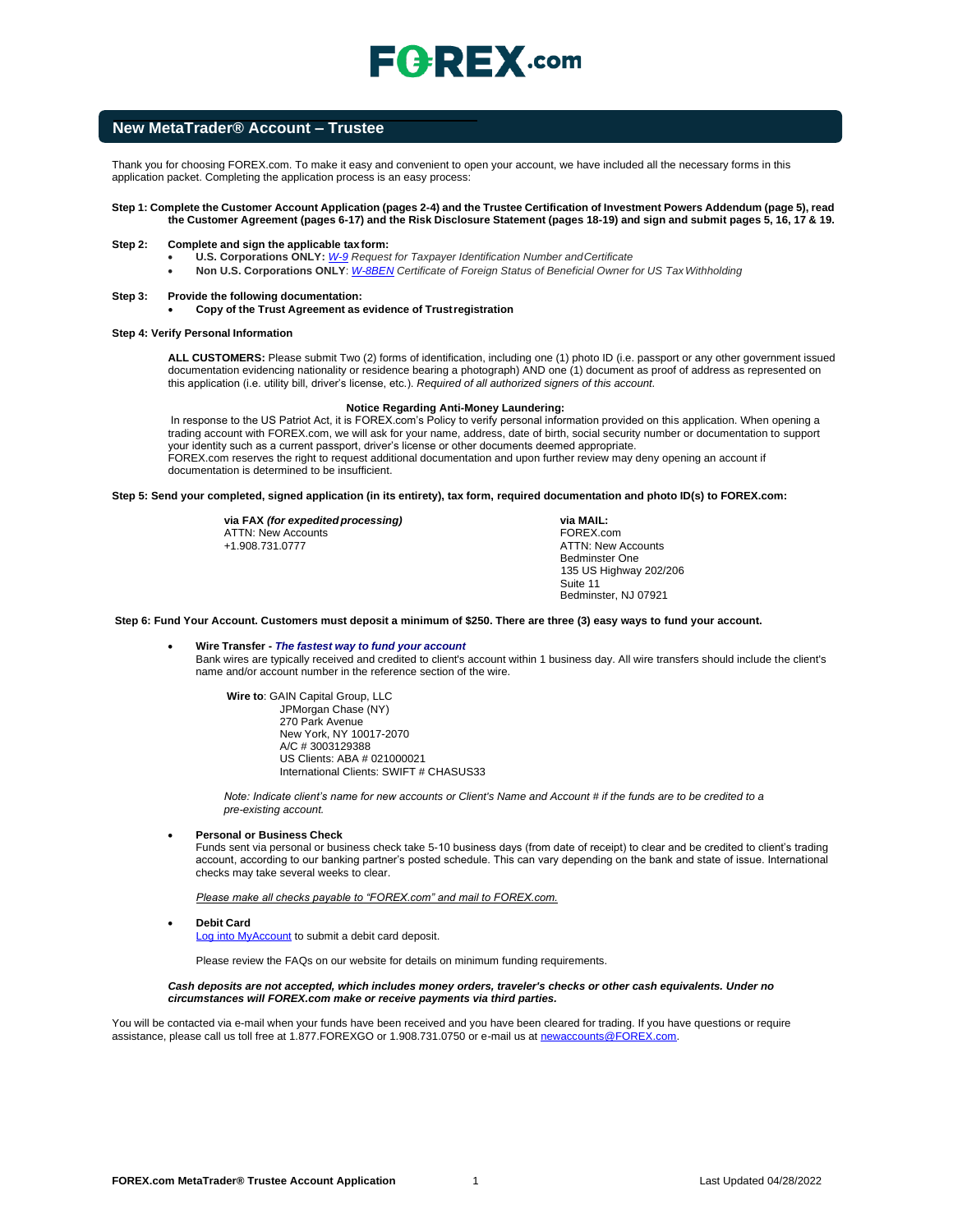

# **Customer Account Application - Trustee**

**This Application must be completed in full or it will not be processed**. FOREX.com will not disclose, share or sell your personal information to third parties. You must be at least 18 years of age to open an account. Please type or print clearly.

| <b>INTRODUCING BROKER (IF APPLICABLE)</b>           |                                                                                                                       |                                                                        |                                                                                                                                                                                                                                      |  |  |
|-----------------------------------------------------|-----------------------------------------------------------------------------------------------------------------------|------------------------------------------------------------------------|--------------------------------------------------------------------------------------------------------------------------------------------------------------------------------------------------------------------------------------|--|--|
|                                                     |                                                                                                                       |                                                                        |                                                                                                                                                                                                                                      |  |  |
|                                                     | <b>PRIMARY CONTACT CONTRACT CONTRACT CONTRACT CONTRACT CONTRACT CONTRACT CONTRACT CONTROL</b>                         |                                                                        |                                                                                                                                                                                                                                      |  |  |
|                                                     |                                                                                                                       | Contact Name: Contact Job Title: Contact Job Title: Contact Job Title: |                                                                                                                                                                                                                                      |  |  |
| (This will be our primary method of contacting you) |                                                                                                                       |                                                                        |                                                                                                                                                                                                                                      |  |  |
| Contact Relationship to Entity: Owner               |                                                                                                                       | Officer/Director <sup>[1]</sup>                                        |                                                                                                                                                                                                                                      |  |  |
| <b>TRUST DETAILS</b>                                | <u> 1989 - Johann John Stone, markin sammen beskriver og det blev forskellige og det blev forskellige og det blev</u> |                                                                        |                                                                                                                                                                                                                                      |  |  |
|                                                     |                                                                                                                       |                                                                        | Name of Trust: <u>example and the second contract of the second contract of the second contract of the second contract of the second contract of the second contract of the second contract of the second contract of the second</u> |  |  |
|                                                     |                                                                                                                       |                                                                        |                                                                                                                                                                                                                                      |  |  |
|                                                     |                                                                                                                       |                                                                        |                                                                                                                                                                                                                                      |  |  |
|                                                     | Please provide a detailed description of your core business activities as well as source of revenue                   |                                                                        |                                                                                                                                                                                                                                      |  |  |
| <b>TRUST ADDRESS</b>                                |                                                                                                                       |                                                                        |                                                                                                                                                                                                                                      |  |  |
|                                                     |                                                                                                                       |                                                                        |                                                                                                                                                                                                                                      |  |  |
|                                                     |                                                                                                                       |                                                                        |                                                                                                                                                                                                                                      |  |  |
| <b>MAILING ADDRESS</b>                              |                                                                                                                       |                                                                        |                                                                                                                                                                                                                                      |  |  |
|                                                     |                                                                                                                       |                                                                        |                                                                                                                                                                                                                                      |  |  |
|                                                     |                                                                                                                       |                                                                        | City: City: City: City: Country:                                                                                                                                                                                                     |  |  |
| <b>TRUSTEES</b>                                     |                                                                                                                       |                                                                        |                                                                                                                                                                                                                                      |  |  |
|                                                     |                                                                                                                       |                                                                        |                                                                                                                                                                                                                                      |  |  |
|                                                     |                                                                                                                       |                                                                        | US Citizen? <b>Many 19 Citizen</b> If not a US Citizen, please list country of citizenship and passport number:                                                                                                                      |  |  |
|                                                     |                                                                                                                       |                                                                        |                                                                                                                                                                                                                                      |  |  |
|                                                     |                                                                                                                       |                                                                        |                                                                                                                                                                                                                                      |  |  |
|                                                     |                                                                                                                       |                                                                        | City: City: City: City: Culture Country: Country: Country: Country: Country: Country: Country: Country: Country: Country: Country: Country: Country: Country: Country: Country: Country: Country: Country: Country: Country: C       |  |  |
|                                                     |                                                                                                                       |                                                                        |                                                                                                                                                                                                                                      |  |  |
|                                                     |                                                                                                                       |                                                                        | US Citizen?<br>Let not a US Citizen, please list country of citizenship and passport number:                                                                                                                                         |  |  |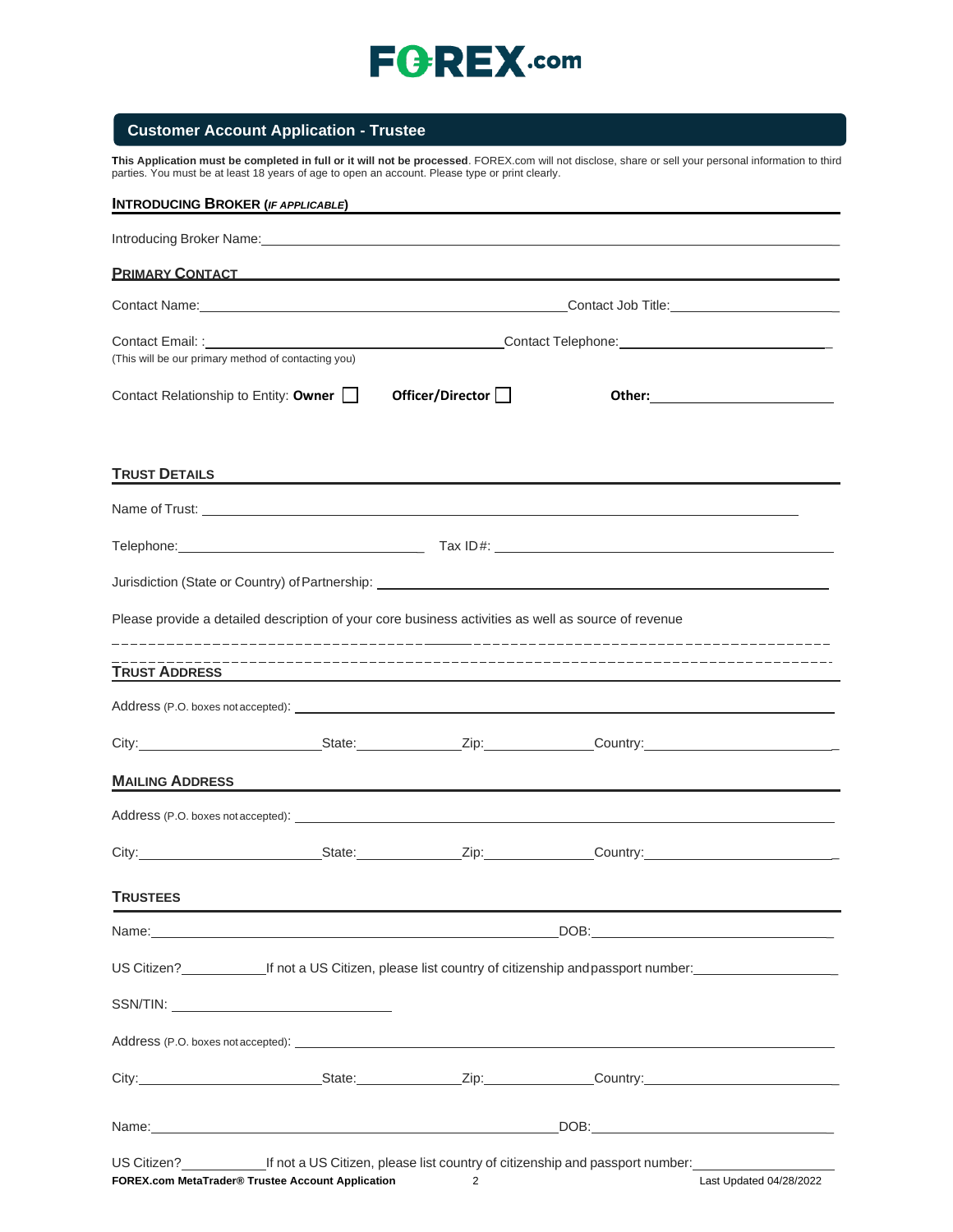|                      | SSN/TIN:                                                                                         |                                                                                                                                                       |
|----------------------|--------------------------------------------------------------------------------------------------|-------------------------------------------------------------------------------------------------------------------------------------------------------|
|                      |                                                                                                  |                                                                                                                                                       |
|                      |                                                                                                  |                                                                                                                                                       |
|                      |                                                                                                  |                                                                                                                                                       |
|                      |                                                                                                  | US Citizen?<br>If not a US Citizen, please list country of citizenship and passport number:<br>Current management of citizenship and passport number: |
|                      |                                                                                                  |                                                                                                                                                       |
|                      |                                                                                                  |                                                                                                                                                       |
|                      |                                                                                                  | City: City: City: City: City: Current Country: Country: Country:                                                                                      |
|                      |                                                                                                  |                                                                                                                                                       |
|                      |                                                                                                  | US Citizen?<br>Let not a US Citizen, please list country of citizenship and passport number:                                                          |
|                      |                                                                                                  |                                                                                                                                                       |
|                      |                                                                                                  |                                                                                                                                                       |
|                      |                                                                                                  |                                                                                                                                                       |
|                      |                                                                                                  | <b>FINANCIAL INFORMATION</b>                                                                                                                          |
|                      |                                                                                                  |                                                                                                                                                       |
|                      |                                                                                                  |                                                                                                                                                       |
|                      |                                                                                                  |                                                                                                                                                       |
|                      | If the entity does not have any liabilities, please provide an explanation below:                |                                                                                                                                                       |
|                      |                                                                                                  |                                                                                                                                                       |
|                      | Do you have financial statements that are less than 12 months old? $Y \cap N$                    |                                                                                                                                                       |
|                      |                                                                                                  | If yes, please submit the most recent audited and/or unaudited financial statements. If none, please explain why.                                     |
|                      |                                                                                                  |                                                                                                                                                       |
| <b>LEGAL HISTORY</b> |                                                                                                  |                                                                                                                                                       |
|                      | potentially disqualify you from registration with any regulatory agency? $Y \cap N$              | Were you or any senior corporate officer/ principal ever charged or convicted of a felonious crime which would                                        |
|                      | If yes, please explain:                                                                          |                                                                                                                                                       |
| <b>AFFIRMATION</b>   |                                                                                                  |                                                                                                                                                       |
|                      | Are the deposited funds contributed solely by the entity and/or itsprincipals/owners? $Y \cap N$ |                                                                                                                                                       |
| solely from:         |                                                                                                  | If yes, you affirm that all assets deposited or to be deposited in the account(s) are corporate proprietary funds resulting                           |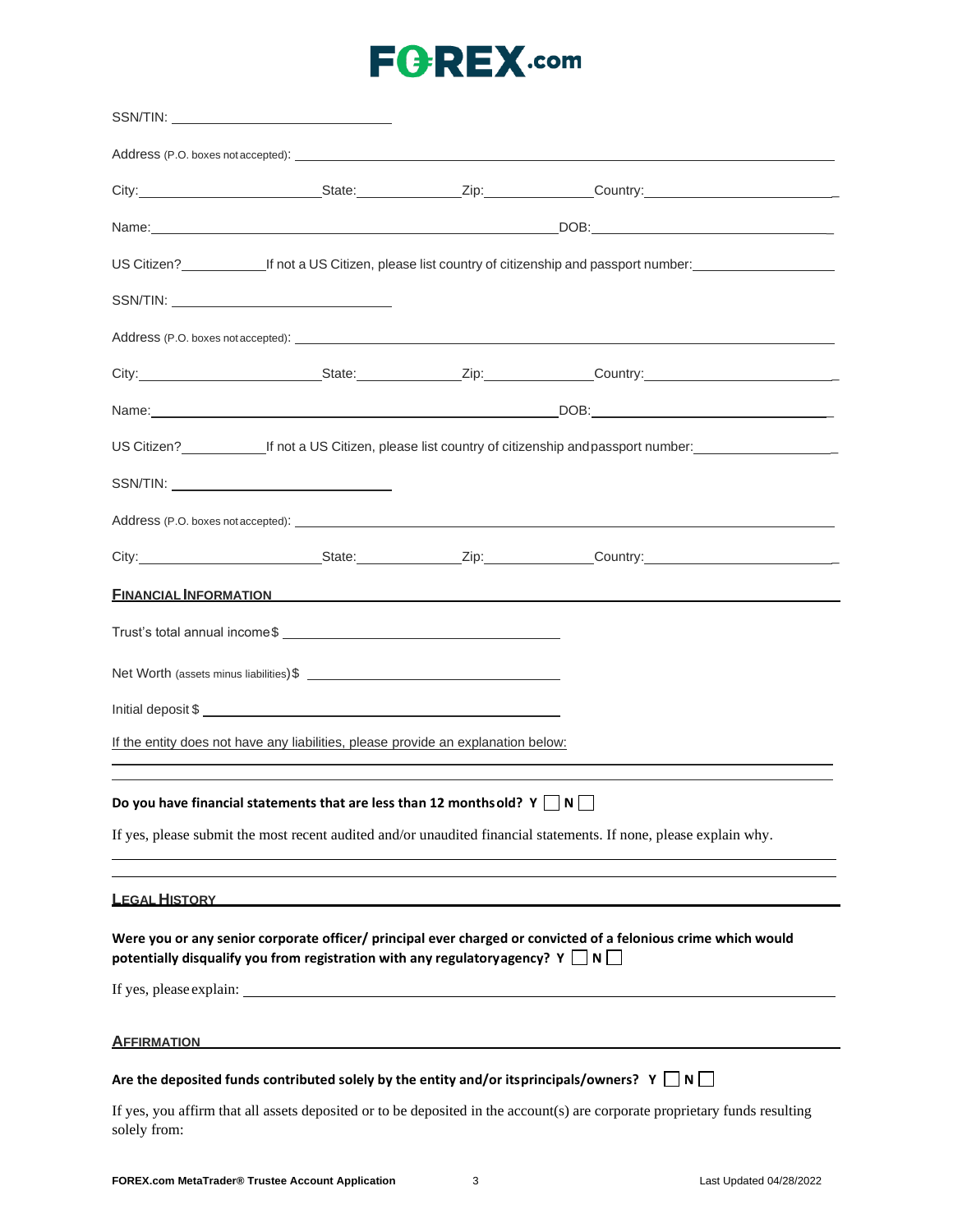

a. Paid in capital contributed by the firms owners/principals as disclosed in the customer application;and/or

b. Net income and/or retained earnings resulting from regular business operations.

# **ADDITIONAL INFORMATION (REQUIRED)** Are you employed by a Futures Commission Merchant (FCM), broker, or registered with the CFTC, NFA or equivalent regulatory body?  $\Box$  YES  $\Box$  NO If yes, provide CompanyName: Are there any undisclosed persons with a financial interest inthis account?  $\Box$  YES  $\Box$  NO If yes, please list nameshere: *Industry regulations require us to obtain the information requested in this section.*

### **TRADING EXPERIENCE**

| a) | Stocks/Equities<br>□None      | $\Box$ < 6 months          | $\Box$ 6 months $-1$ year | $\Box$ 1-2 years | $\Box$ 2-3 years | Over 3 years        |
|----|-------------------------------|----------------------------|---------------------------|------------------|------------------|---------------------|
| b) | Options<br>$\Box$ None        | $ $ $ $ < 6 months         | $\Box$ 6 months – 1 year  | $\Box$ 1-2 years | $\Box$ 2-3 years | Over 3 years        |
| C) | <b>Futures</b><br>$\Box$ None | $ $ $ $ < 6 months         | $\Box$ 6 months – 1 year  | $\Box$ 1-2 years | $\Box$ 2-3 years | Over 3 years        |
| d) | Forex<br>□ None               | $\vert \vert$ $<$ 6 months | $\Box$ 6 months $-1$ year | $\Box$ 1-2 years | $\Box$ 2-3 years | $\Box$ Over 3 years |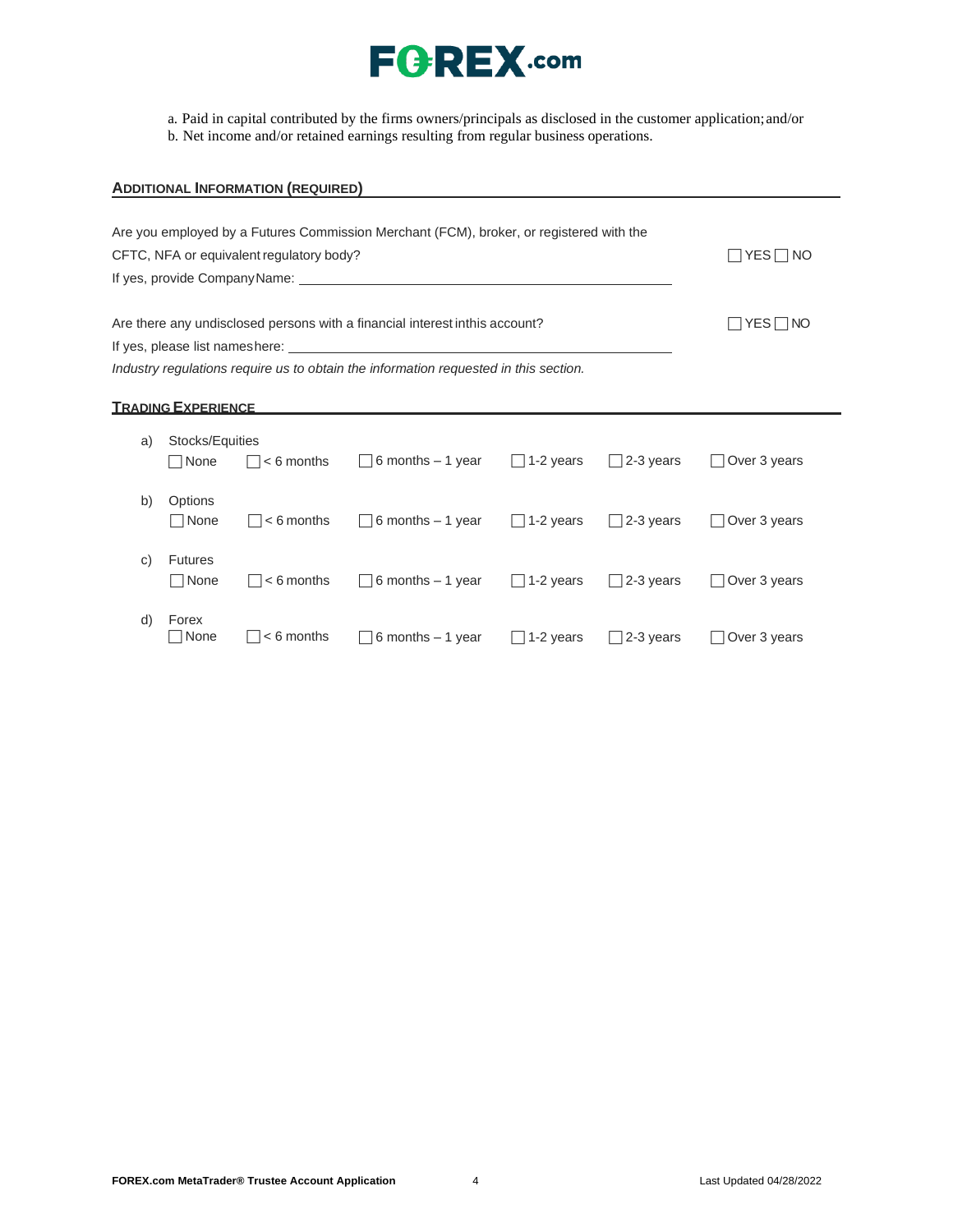# $E$   $E$   $E$   $E$   $X$  .com

# **Trustee Certification Of Investment Powers**

In consideration of your opening and/or maintaining one or more accounts for the trust named below, we the undersigned below, Trustee[s,\\* \(](#page-5-0)"We") certify as follows:

The full title of the Trust to which this Certification applies is:

Example: John Jones and Sam Smith Trustees for the Benefit of Mary Jones

1. There is or <u>end the ortel check</u> one) a written Trust Agreement.

- 2. The date of the Trust Agreement (or of the Trust, if there is no written Trust Agreement) is:
- 3. The date of the latest amendment to the Agreement (or of the Trust, if there is no written Trust Agreement) is:
- 4. There are no Trustees of the Trust other than the undersigned.
- 5. The names of the successor Trustees, if any, are:
- 6. The Grantors of the Trust are:

**Authorized Individual** FOREX.com ("You") are authorized by the terms of the Trust Agreement and applicable law to accept investment orders, orders relating to the trading, purchase, sale or Foreign Exchange Contracts, Cross Currency Contracts and Metal Contracts (on Margin or otherwise) and other instructions from any of the undersigned Trustees, unless their authority is expressly limited on this certification. Other instructions which the Trustees may issue include, but are not limited to, withdrawals, distributions and transfers by check or otherwise to beneficiaries and others, including the Trustees.

**Investments Permitted** We certify that we have the power under the Trust Agreement and applicable law to enter into transactions, both purchases and sales (including short sales), of all types of foreign exchange contracts, cross currency contracts, securities and other property in a cash account and on margin and to take all actions and execute all documents necessary or desirable, in the sole judgment of FOREX.com, in connection with the aforementioned activities.

We understand that permission to undertake certain types of transactions may be denied and, if granted, may require us to submit additional forms and information, and we agree to cooperate in the prompt completion of such requirements.

We, the Trustees, acknowledge receiving and reviewing all pertinent account documentation and agreements.

We, the Trustees, jointly and severally, indemnify you and hold you harmless from any and all liabilities, claims, losses, damages, costs or expenses (including attorneys' fees) which may arise directly or indirectly from your accepting instructions (including instructions relating to investments, withdrawals, distributions and transfers) from any of the Trustees or which may arise from your continued reliance on this Certification. This indemnification shall survive the termination of either the Trust or the account.

We agree to inform you in writing of any amendment to the Trust, any change in the composition of the Trustees, or any other event which could materially alter the Certifications made above. You may rely on the continued validity of this Certification indefinitely absent actual receipt of such notice.

#### **We hereby certify that the undersigned are all of the Trustee:**

| Signature: <u>Contract Communication</u>                                                                                                                                                                                             |  |
|--------------------------------------------------------------------------------------------------------------------------------------------------------------------------------------------------------------------------------------|--|
|                                                                                                                                                                                                                                      |  |
| Trustee Name: <u>example and the series of the series of the series of the series of the series of the series of the series of the series of the series of the series of the series of the series of the series of the series of</u> |  |
| Signature: <u>contact and a series of the series of the series of the series of the series of the series of the series of the series of the series of the series of the series of the series of the series of the series of the </u> |  |
|                                                                                                                                                                                                                                      |  |
|                                                                                                                                                                                                                                      |  |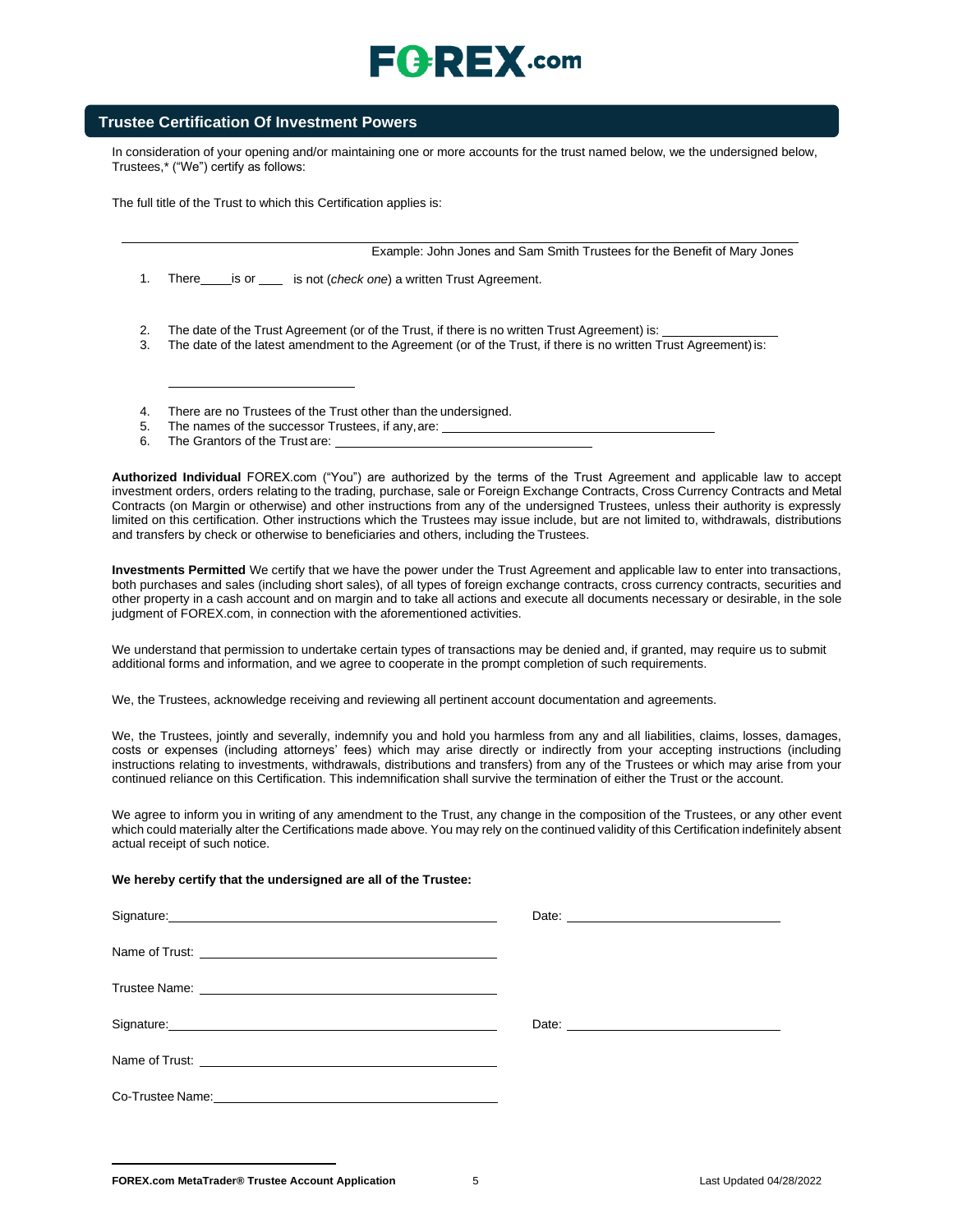

<span id="page-5-0"></span>\* Should only one person execute this agreement, it shall constitute a representation that the signer is the sole trustee. Where applicable,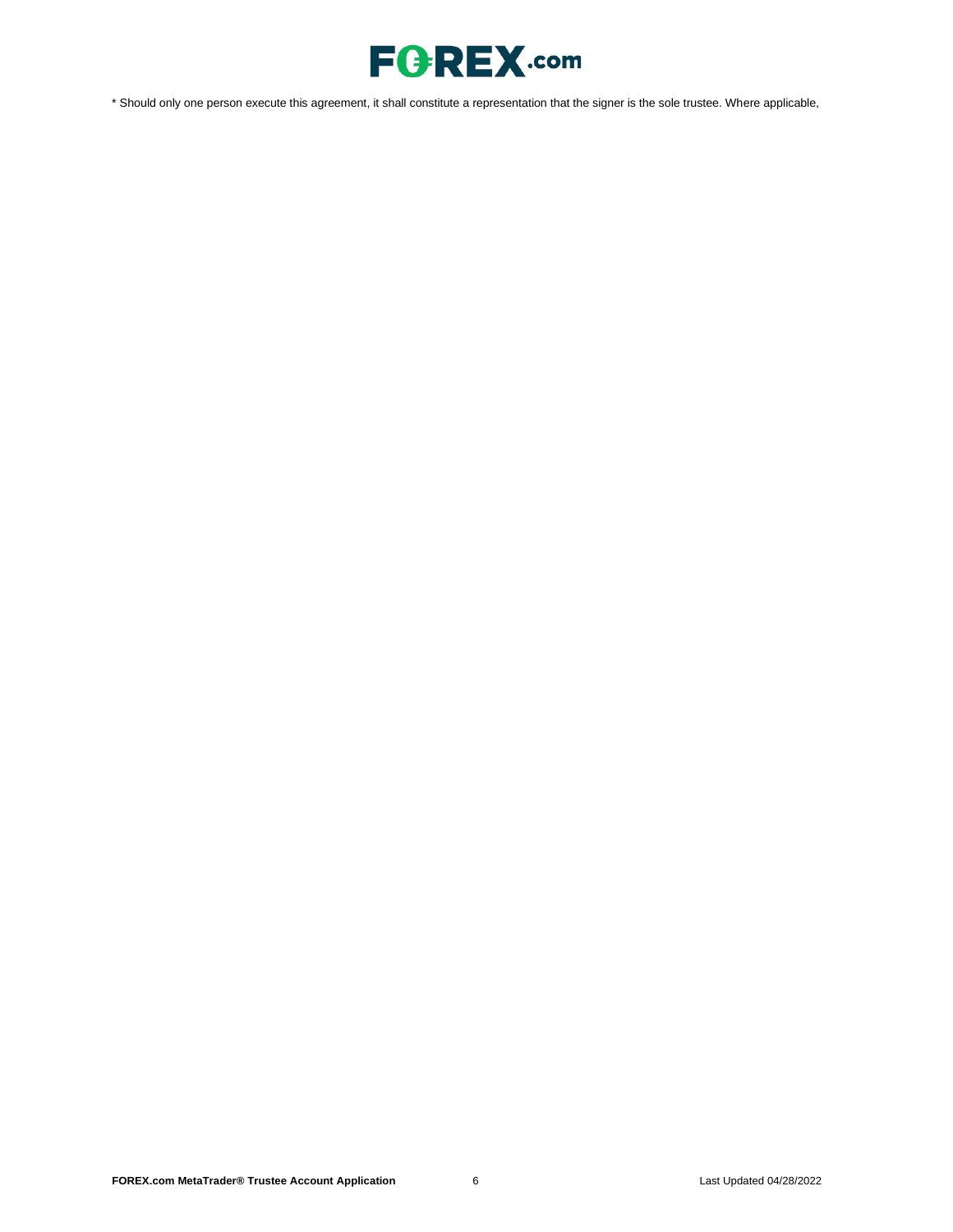

plural references in this certification shall be deemed singular.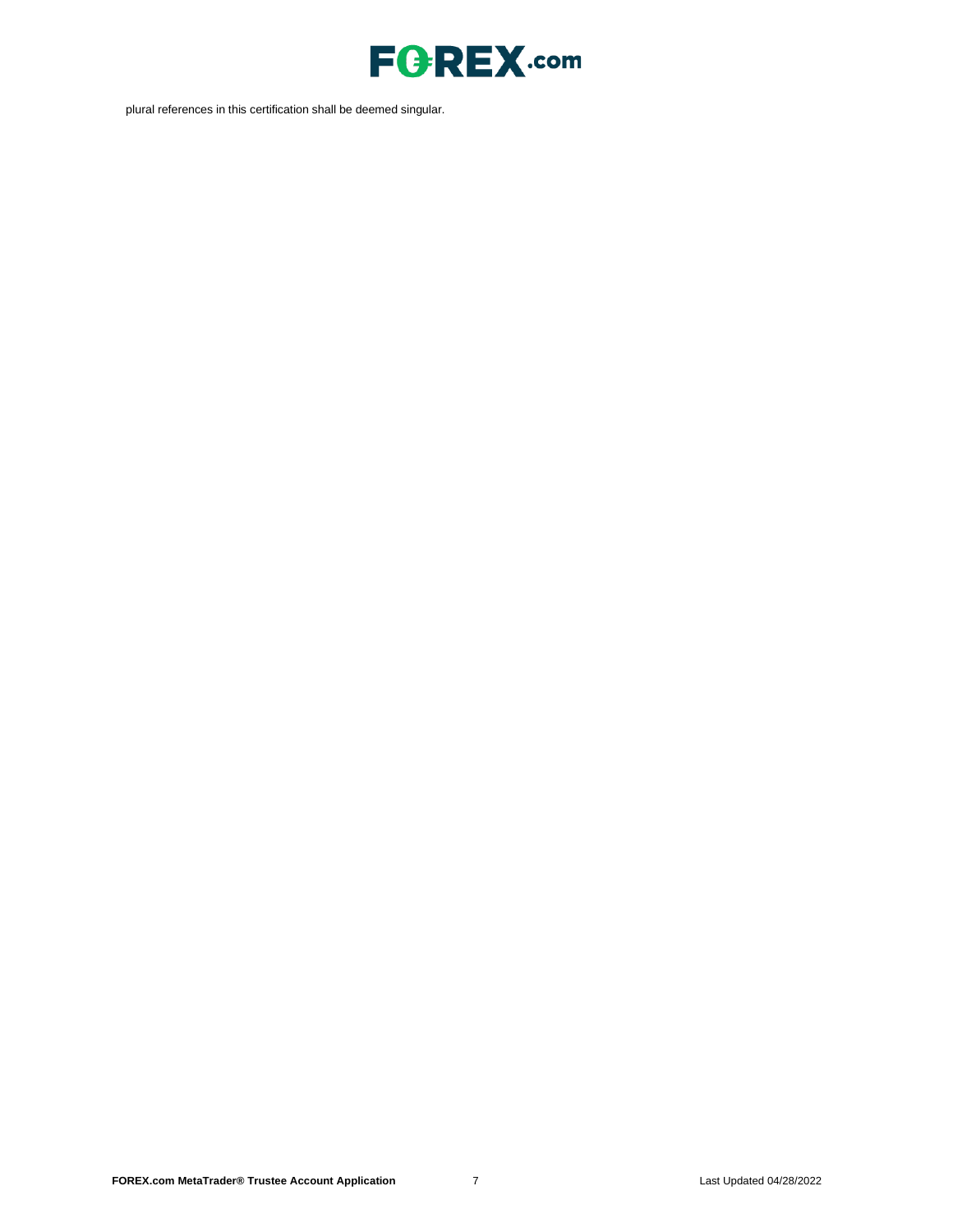# $\sqsubseteq$   $\ominus$   $\sqsubseteq$   $\chi$  .com

#### **Notice Regarding Anti-Money Laundering**

In response to the US Patriot Act, it is FOREX.com's Policy to verify personal information provided on this application. When opening a trading account with FOREX.com, we will ask for your name, address, date of birth, social security number or documentation to support your identity such as a current passport, driver's license or other documents deemed appropriate. FOREX.com reserves the right to request additional documentation and upon further review may deny opening an account if documentation is determined to beinsufficient.

### **Customer Agreement**

This Agreement sets forth the terms and conditions governing your Account at FOREX.com ("FOREX.com"), a division of GAIN Capital Group, LLC and all Contracts and other transactions in this Account with FOREX.com. In this Agreement, the undersigned customer is referred to as "Customer" or "You."

- 1. **DEFINITIONS.** Terms capitalized in this Agreement are defined in the Glossary as found on **FOREX.com** website [www.forex.com/en](http://www.forex.com/en-us/education/glossary/)[us/education/glossary/](http://www.forex.com/en-us/education/glossary/)
- 2. **SERVICES PROVIDED**. Subject to the terms and conditions of this Agreement and acceptance of Customer's application to open an Account with FOREX.com, FOREX.com will maintain one or more Accounts in Customer's name and will effect cash settled and physically settled transactions with and for Customer in the international Over-the-Counter Foreign Currency (foreign exchange) markets and metal markets on a spot basis, and provide such other services and products as FOREX.com may, in its sole discretion, determine from time to time in the future. Unless expressly stated otherwise in writing, all Contracts and other transactions entered into between FOREX.com and Customer shall be governed by the terms of this Customer Agreement, as amended from time to time (including, without limitation, FOREX.com's Trading Policies and Procedures).
- 3. **REPRESENTATIONS AND WARRANTIES.** As of the date hereof, the date of each Contract and other transaction in Customer's Account and any date on which FOREX.com's Risk Disclosure Statement or Trading Policies and Procedures are revised, updated or amended, Customer represents and warrants to FOREX.com and agrees for the benefit of FOREX.com that:
	- 3.1. if Customer is a natural person, Customer is of sound mind, legal age (18 years old in the United States) and legal competence.
	- 3.2. if Customer is not a natural person, (i) Customer is duly organized and validly existing under the applicable laws of the jurisdiction of its organization; (ii) execution and delivery of this Agreement and all Contracts and other transactions contemplated hereunder and performance of all obligations contemplated under this Agreement and all Contracts and other transactions contemplated hereunder have been duly authorized by Customer; and (iii) each person executing and delivering this Agreement and all Contracts and other transactions contemplated hereunder on behalf of Customer performing the obligations contemplated under this Agreement and any Contract and other transaction contemplated hereunder on behalf of Customer, has been duly authorized by Customer to doso.
	- 3.3. execution and delivery by Customer of this Agreement and all Contracts and other transactions contemplated hereunder, and performance of all of Customer's obligations contemplated under this Agreement and any Contract and other transaction contemplated hereunder, will not violate any statute, rule, regulation, ordinance, charter, by-law or policy applicable toCustomer.
	- 3.4. Customer has full beneficial ownership of Customer's Account. Customer has not granted and will not grant a security interest in Customer's Account with FOREX.com (other than the security interest granted to FOREX.com hereunder) to any person without FOREX.com's prior written consent. Customer has full beneficial ownership of all collateral and will not grant any security interest in any Collateral to any person (other than the security interest granted to FOREX.com hereunder) without FOREX.com's prior written consent.
	- 3.5. Customer will execute and deliver all documents, give all notices, make all filings and take such other actions as FOREX.com, in its sole discretion, deems necessary or desirable to evidence or perfect any security interest in favor of FOREX.com or to protect FOREX.com's interests with respect to any Collateral.
	- 3.6. Customer has read and understands the provisions contained in this Agreement, including, without limitation, FOREX.com's Risk Disclosure Statement and Trading Policies and Procedures, Customer will review the Agreement each time it is amended. Customer will not affect any Opening Transaction in Customer's Account unless Customer understands FOREX.com's revised Agreement, and Customer agrees that in effecting any Opening Transaction it is deemed to represent that it has read and understands FOREX.com's revised Agreement as in effect at the time of such Opening Transaction.
	- 3.7. Customer agrees to comply with all applicable law. You may not use your personal account with FOREX.com for any illegalactivity.
	- 3.8. All information provided by Customer to FOREX.com, including information regarding Customer's trading experience and investment sophistication, is true, correct and complete, and Customer will notify FOREX.com promptly of any changes in such information.
	- 3.9. The risk capital and/or intended initial deposit provided as part of the Customer Account Application and any subsequent deposits Customer makes to Customer's account in excess of such pre-disclosed amount(s) represents Customer's total risk capital which should it be lost in its entirety would not alter Customer's lifestyle.
- 4. **TRADING.** Customer authorizes FOREX.com to purchase and sell physically settled and cash settled Foreign Exchange Contracts and Cross Currency Contracts and Metal Contracts on a spot basis for Customer's Account in accordance with Customer's instructions received through the FOREX.com Online Trading System, MetaTrader® Online Trading System or via telephone to the FOREX.com Trading Desk, subject to the terms of this Agreement, including the Annexes hereto and the Customer Account Application, including any applicable addenda thereto. Customer agrees to be conclusively responsible for any instruction received electronically that is identified with Customer's password and Account number and for any electronic, oral and written instruction (including, but not limited to, any Order) to FOREX.com from persons FOREX.com, in its sole judgment, believes are apparently authorized by Customer. If Customer's Account is titled as a joint account, FOREX.com is authorized to act on the instructions of any one owner, without further inquiry, with regard to trading in the Account and the disposition of any and all assets in the Account. FOREX.com shall have no responsibility for further inquiry into such apparent authority and no liability for the consequences of any actions taken or failed to be taken by FOREX.com in reliance on any such instructions or on the apparent authority of any such persons.
	- 4.1. **Pricing Information**. FOREX.com will make available, by posting on the FOREX.com Online Trading System, MetaTrader® Online Trading System or by telephoning the FOREX.com Trading Desk, Bid Prices and Ask Prices at which FOREX.com is prepared to enter Foreign Currency Contracts, Cross Currency Contracts, or Metal Contracts with Customer. Each Bid Price or Ask Price shall be for a Spot Contract with a specified Value Date and shall specify each Eligible Foreign Currency or tradable U.S. dollar-based currency pairs involved where applicable. FOREX.com expects that these prices will be reasonably related to the bid prices and ask prices available in the market at that time for similar transactions, but a number of factors, such as communication system delays, high volume or volatility can result in deviations between prices quoted by FOREX.com and other sources. FOREX.com makes no warranty, express or implied, that Bid Prices and Ask Prices represent prevailing bid prices and ask prices. In addition, these Bid and/or Ask Prices may reflect, at the direction of the Introducing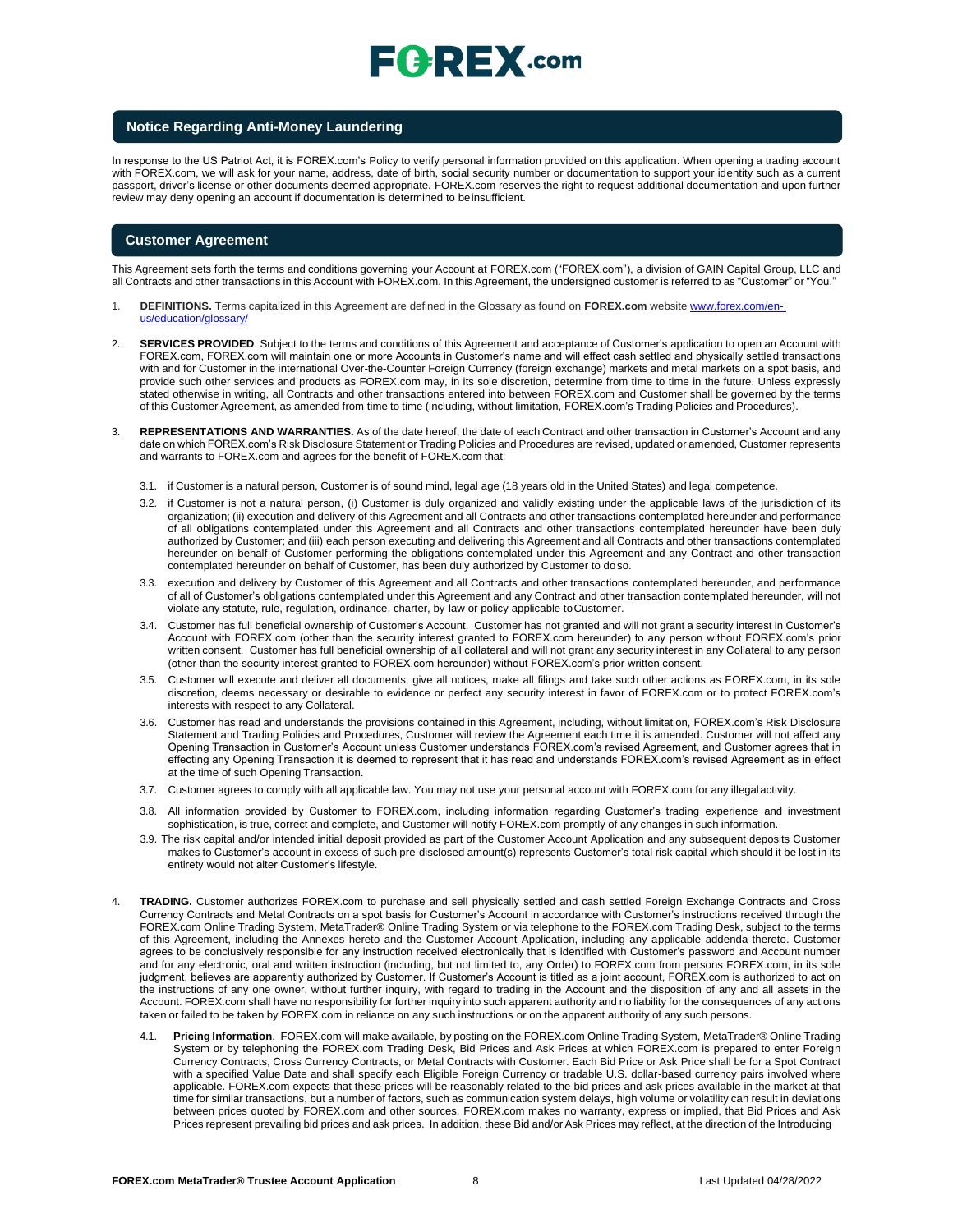

Broker named above, additional pips added to the BID and/or ASK price that may result in an increase of the dealable spread available for the Customer's account as well as a per trade or per lot commission and/or fees. See **Section 11-Charges**.

4.2. **Order Execution**. FOREX.COM will attempt to execute all Orders that it may, in its sole discretion, accept from Customer in accordance with Customer's instructions received through the FOREX.COM Online Trading System, MetaTrader® Online Trading System or via telephone to the FOREX.COM Trading Desk. In cases where the prevailing market represents prices different from the prices FOREX.COM has posted on our screen, FOREX.COM will attempt, on a best efforts basis, to execute trades on or close to the prevailing market prices. All Contracts made and entered into by FOREX.COM hereunder will be entered into by FOREX.COM as principal. Customer acknowledges, understands and agrees that FOREX.COM is not acting as a broker, intermediary, agent, and advisor or in any fiduciary capacity. FOREX.com will not requote prices. Slippage is a term referring to the difference between requested price and the price at which an order is actually filled. Slippage typically occurs around times of news or economic announcements and extreme market volatility and can be either positive or negative. Notwithstanding the provisions of this Paragraph, Customer acknowledges, understands and agrees that all non-market orders are accepted by FOREX.COM and undertaken on an "best-efforts basis" in accordance with the relevant provisions of the Trading Policies and Procedures, as amended from time to time. Please visit FOREX.com's website for more information on order types.

In rare circumstances due to market conditions, lack of liquidity typically associated with large order sizes and/or higher than normal market volatility and associated volume, your order may not be auto executed and be subject to manual review. Such manual review may result in a delay in execution with a potential for price slippage. [FO.com w](http://forex.com/)ill always attempt to fill your trades timely and at the best available price.

- 4.3. **Trade Matching**. FOREX.com or its affiliates may, at a future date, establish a trade matching system or determine to route Customer's orders to a trade matching system operated by third parties. In that event, FOREX.com, and/or any one or more of its affiliates, shall have the right (but not the obligation), in the sole discretion of FOREX.com or any such affiliate, to act for its own account, and as a counter party or as a broker to FOREX.com customers, in the making of markets and the purchase and sale of Foreign Exchange Contracts, Cross Currency Contracts and Metal Contracts via any medium, including without limitation, over any trade matching network in use by FOREX.com customers and/or the general public.
- 4.4. **Transmission.** FOREX.com shall have no responsibility for delays in the transmission of orders due to disruption, failure or malfunction of communications facilities and shall not be liable for any claims, losses, damages, costs or expenses, including attorneys' fees, to any person or entity arising other than as a direct result of FOREX.com's gross negligence.
- 4.5. **Position & Trading Limits**. FOREX.com reserves the right to limit the number of Open Positions that Customer may enter or maintain in Customer's Account. FOREX.com reserves the right, in its sole discretion, to refuse to accept any Order opening a new position or increasing an Open Position.
- 5. **MARGIN REQUIREMENTS**. Customer shall provide to and maintain with FOREX.com Margin in such amounts, in cash or other such forms, and within such limits as FOREX.com, in its sole discretion, may from time to time require. Customer's Account will be under the control of FOREX.com. FOREX.com may change Margin requirements at any time, without prior notice to Customer, and may call for additional Margin ("Margin Call") at (x) any time Customer's Margin Balance falls below FOREX.com's Minimum Margin Requirement as applied to that Account; and (y) any time FOREX.com, in its sole discretion, believes that it is prudent to do so. FOREX.com may at any time liquidate Customer's Account in accordance with Paragraph 9. FOREX.com may withdraw funds from the Customer's account without notice: (x) to ensure that Posted Margin equals or exceeds Required Margin; and (y) to satisfy any payment obligation to FOREX.com, including commissions, fees and charges in respect of Customer's Account. In the event that Customer directs FOREX.com to sell any Margin, Collateral, Contract or other property and FOREX.com is unable to deliver such Margin, Collateral, Contract or other propertyto a purchaser because Customer fails to deliver it to FOREX.com, FOREX.com may borrow or purchase any Margin, Collateral, Contract or property necessary to make such delivery, and Customer hereby agrees to guarantee and hold FOREX.com harmless against any liability, claim, loss, damage, cost or expense, including attorneys' fees that FOREX.com may sustain. See the Margin Requirements page on FOREX.com's website..
- 6. **SECURITY AGREEMENT.** In order to secure any indebtedness or other obligations at any time owing from Customer to FOREX.com, including, without limitation, (i) indebtedness or other obligations under any Account, Contract or other transaction with FOREX.com; or (ii) any indebtedness or other obligations resulting from any guarantee by Customer of any Account, Contract or other transaction with FOREX.com, Customer hereby assigns, pledges and grants to FOREX.com a security interest in and right of setoff against: (i) all of Customer's Accounts with FOREX.com; (ii) all Contracts, cash, securities and other property in Customer's Account at FOREX.com or delivered or otherwise provided by Customer to secure its indebtedness or other obligations to FOREX.com or in FOREX.com's possession or control for any purpose (including safekeeping); and (iii) all products and proceeds of the foregoing (collectively, (i), (ii) and (iii) are referred to as "Collateral"). At any time, in FOREX.com's sole discretion and without prior demand or notice, FOREX.com may apply any or all cash (or sell or buy in any such Contracts, securities or other property and apply the proceeds there from) to any such indebtedness or other obligations, notwithstanding that such indebtedness or other obligations arise in an Account other than the Account in which the cash, Contracts, securities or other property were held or generated. Notwithstanding Section 9- 207 of the New York Uniform Commercial Code, FOREX.com shall have the right to sell, pledge, rehypothecate, assign, invest, commingle and otherwise use any Collateral it holds (including, but not limited to, using the Contracts as collateral for a loan to FOREX.com) free from any claim or right of any nature whatsoever of the Customer, including any equity or right of redemption by the Customer and to register any Collateral in the name of FOREX.com, its custodian or a nominee for either. Any failure by FOREX.com to enforce its rights hereunder shall not be deemed a future waiver of such rights by FOREX.com. FOREX.com is irrevocably appointed as attorney-in-fact for Customer and is authorized, without notice to Customer, to execute and deliver any documents, give any notice and to take any actions on behalf of Customer, including the execution, delivery and filing of financing statements, that FOREX.com deems necessary or desirable to evidence or to protect FOREX.com's interest with respect to any Collateral. In the event that the Collateral deemed acceptable to FOREX.com ("Eligible Collateral") is at any time insufficient to satisfy Customer's indebtedness or other obligations to FOREX.com, including obligations to provide Margin in accordance with Paragraph 5 hereof, Customer shall promptly pay upon demand the entire amount of such deficit.
- 7. **NOVATION OF OPPOSING CONTRACTS.** Whenever there may exist in any Customer Account two or more open and opposite Contracts providing in whole or in part for the purchase and sale of the same Foreign Currency, Cross Currency Pairs or Metal Contracts on the same Value Date, such Contracts shall automatically be canceled and replaced by an obligation to settle only the net difference between amounts payable in respect of the relevant currencies under the relevant Contracts, and/or the net difference between the quantities of the relevant currency deliverable there under.
- 8. **SETTLEMENT DATE; ROLLOVERS; DELIVERY.** In cases where transactions are executed for physical delivery, instructions on the settlement of Open Positions must be given to FOREX.com at least two (2) Business Days prior to the Value Date. In the absence of instructions from Customer directing FOREX.com to deliver, offset, or roll over Open Positions, FOREX.com is authorized, in FOREX.com's sole discretion, to deliver, roll over or offset all or any portion of the Open Positions in Customer's Account at Customer's risk. Delivery of Foreign Currency shall be made to the bank specified by the purchaser in a major city in the country in which the Foreign Currency is the legal tender. Unless otherwise agreed by FOREX.com and Customer in writing, the Foreign Currency shall be deliverable by wire transfer. FOREX.com may require payment of amounts due from Customer to FOREX.com prior to 16:30 ET on any day prior to payment of amounts due and payable by FOREX.com to Customer on that day. FOREX.com and Customer shall exchange, make use of, and periodically update and confirm any standing payment instructions. Spot Metal deliveries will take place at a location and custodian as approved by FOREX.com. Sufficient funds to take deliveryorthe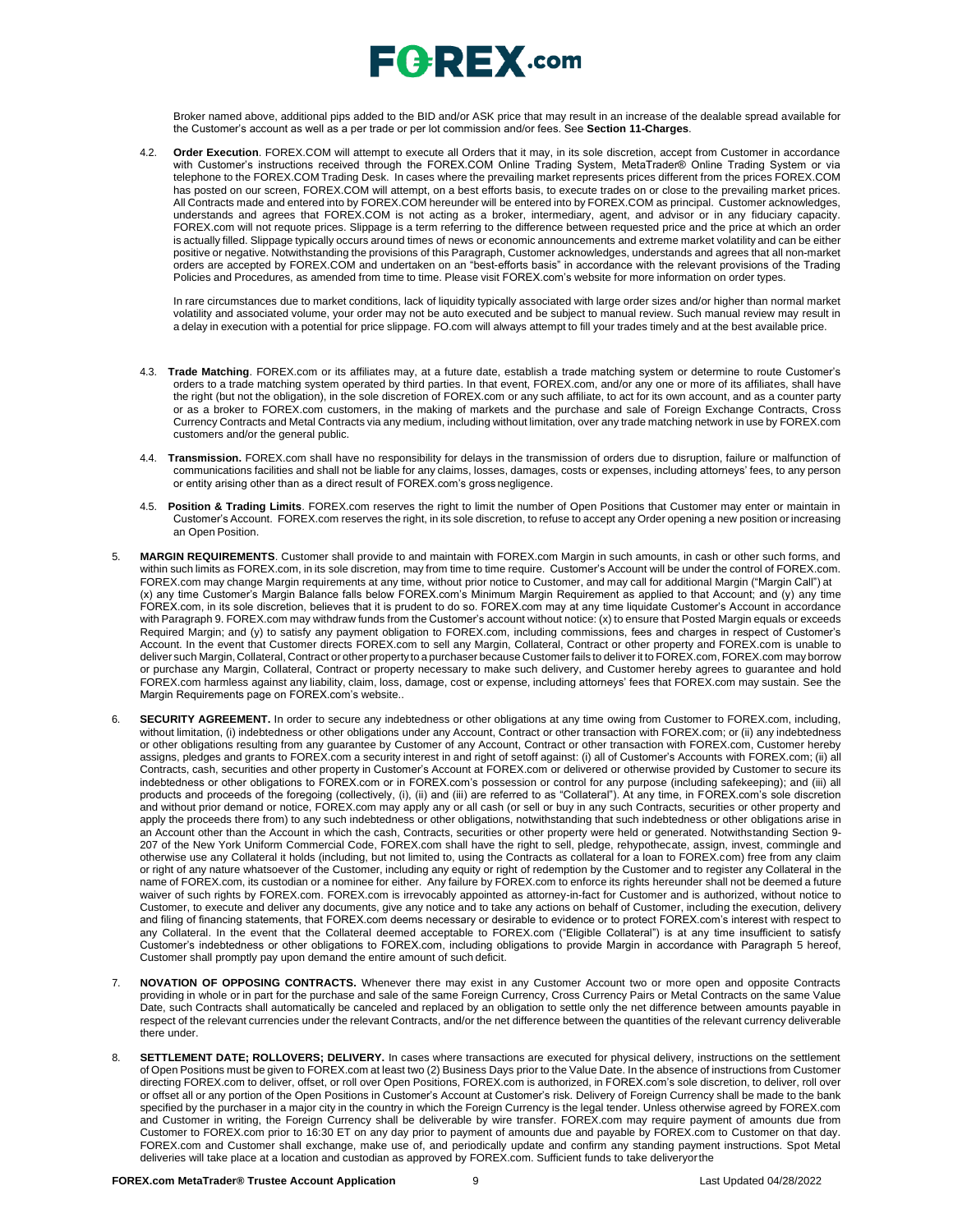# $E$ **G**  $R$ **EX** .com

necessary delivery documents must be in the possession of FOREX.com. If instructions, funds and documents are not received by FOREX.com by the specified time, FOREX.com may, in its sole discretion and without notice to Customer, offset Customer's Open Positions, roll over Customer's Open Positions into the next settlement time period, or make or receive delivery on behalf of Customer upon any terms and by any methods deemed reasonable byFOREX.com, in its sole discretion. Terms and/or methods for delivering, offsetting, or rolling over Customers' OpenPositions may differ on a Customer-by-Customer basis relative to the current balance in the Customer'sAccount.

- 9. **LIQUIDATION OF ACCOUNTS AND DEFICIT BALANCES.** In the event of: (a) an Event of Default; (b) insufficient Margin, or FOREX.com's determination that any Collateral deposited to protect Customer's Account is inadequate, regardless of current market quotations, to secure Customer's Account; or (c) any other circumstances or developments that FOREX.com, in its sole discretion, deems appropriate for its protection, FOREX.com may, in its sole discretion, take one or more, or any portion, of the following actions: (1) satisfy any obligation Customer may have to FOREX.com (either directly or by way of guarantee or suretyship) out of any of Customer's funds or property in the custody or control of FOREX.com; (2) sell or purchase any or all Contracts and any securities or other property held or carried for Customer; and (3) cancel any or all outstanding Orders or Contracts or other transactions or commitments made by or on behalf of Customer. Any of the above actions may be taken without demand for Margin or additional Margin, without prior notice of sale or purchase or other notice to Customer, Customer's legal representatives, heirs, executor, administrator, trustee, legatee, successors or assigns and regardless of whether the ownership interest is held individually or jointly with others. Any prior demand or notice of sale or purchase shall not be considered a waiver of FOREX.com's right to sell or buy at any time in the future without demand or notice as provided above. In liquidation of Customer's Long Positions and Short Positions, FOREX.com may, in its sole discretion, offset in the same settlement or it may initiate new Long Positions or Short Positions in order to establish a spread or straddle that in FOREX.com's sole judgment may be advisable to protect or reduce existing positions in Customer's Account. Any sales or purchases may be made according to FOREX.com's judgment and in its sole discretion in any interbank, Over-the-Counter or other exchange market where such business is then usually transacted or at a public auction or private sale, and FOREX.com may purchase the whole or any part thereof free from any right of redemption. In the event the proceeds realized pursuant to liquidation are insufficient for the payment of all liabilities of Customer due to FOREX.com, Customer shall promptly pay upon demand the entire amount of any such deficit, together with all other deficits and all unpaid liabilities of Customer, including, but not limited to, all costs of enforcement and collection, such as, but not limited to, attorneys' fees, witness fees and travel expenses, interest on any such deficit and liabilities at a rate equal to three (3) percentage points above the then prevailing prime rate at FOREX.com's principal bank or the maximum interest rate allowed by law, whichever is lower. In the event FOREX.com incurs expenses other than for the collection of deficits, with respect to Customer's Account, Customer agrees to pay such expenses. See the Margin Requirements page on FOREX.com's website.
- 10. **FUTURES COMMISION MERCHANT AND RETAIL FOREIGN EXCHANGE DEALER.** FOREX.com is a registered Futures Commission Merchant and Retail Foreign Exchange Dealer (FCM/RFED) (NFA ID# 0339826), a member of the National Futures Association (NFA) and is regulated by the Commodity Futures Trading Commission (CFTC). For more information on the NFA and its policies visit [http://www.nfa.futures.org.](http://www.nfa.futures.org/) For information regarding FOREX.com, Commodity Futures Trading Commission (CFTC) registration, NFA membership information, regulatory and non-regulatory actions, please visit NFA's Background Affiliation Status Information Center (BASIC) at [http://www.nfa.futures.org/basicnet/.](http://www.nfa.futures.org/basicnet/)
- 11. **CHARGES.** FOREX.com is compensated for its services through the bid/ask spread and/or per-lot commission, as well as mark-up on rollovers and mark-up on back-to-base currency conversions for products not settling in a Customer's account base currency. FOREX.com may charge for incidental banking-related fees such as wire charges for deposits/withdrawals and returned check fees and monthly data fees. FOREX.com may charge monthly data fees in any account wherein there is no trading activity for at least twelve (12) months. FOREX.com reserves the right to change its fee structure at any time without notice. Fees do not currently, but may in the future include such things as statement charges, order cancellation charges, account transfer charges, telephone order charges or fees imposed by any interbank agency, bank, contract, market or other regulatory or self-regulatory organization arising out of FOREX.com's provision of services hereunder. Customer may incur additional fees for the purchase of optional, value added services offered by FOREX.com.
- 12. **INTRODUCING BROKERS.** If Customer's account has been introduced to FOREX.com by an Introducing Broker ("IB"), Customer understands and acknowledges that FOREX.com may compensate Introducing Broker for introducing Customer to FOREX.com and that such compensation may be on a per trade or other basis.
- 13. **FOREIGN ACCOUNTS.** Customers not residing in the United States ("Foreign Accounts") may be asked to comply with requests for special information by FOREX.com as required by any governmental unit or regulatory agency. This includes, but is not limited to, special calls for information. In the event of a special call for information, FOREX.com or its agent shall be required to obtain the information set forth by any governmental unit or regulatory agency requesting information. In addition, failure to respond to a special call may cause transactions to be prohibited (other than offsetting trades) for Customer.
- 14. **TRADE CONFIRMATIONS.** Trades executed online will be confirmed online at the time of the trade and trades entered into by telephone will be confirmed verbally and via the online platform by 17:30 ET on the day of execution. Reports of the confirmation of orders and statements of Accounts for Customer shall be deemed correct and shall be conclusive and binding upon Customer the sooner of: (x) two (2) Business Days after transmittal to Customer by posted mail; or (y) immediately with respect to Orders confirmed via the FOREX.com Online Trading System or MetaTrader® Online Trading System. Customer may object to confirmations and statements by telephone within the time frames identified above, but any such objection must be confirmed by e-mail to [info@FOREX.com](mailto:info@FOREX.com) or in writing within two (2) Business Days thereafter to FOREX.com, (which confirmation shall be deemed received only if actually delivered or mailed by registered mail, return receipt requested to FOREX.com at such address). Failure to object shall be deemed ratification by Customer of all actions taken by FOREX.com or FOREX.com's agents prior to Customer's receipt of such reports. Customer's failure to receive a trade confirmation shall not relieve Customer of the obligation to object as set out herein. Customer agrees to immediately call to FOREX.com's attention any oral information that Customer has reason to believe is inconsistent with Customer's own information. Customer understands, acknowledges and agrees that errors, whether resulting in a profit or loss to Customer, shall be corrected, and Customer's Account will be credited or debited in such manner and extent as to place Customer's Account in the same position in which it would have been had the error not occurred. Transaction Data Reports that include the transaction data required by NFA Compliance Rule 2-36 are available upon request. Please call 1-877-367-3946 (Toll Free) or 1-908-731-0730 (International) to request this information.
- 15. **COMMUNICATIONS.** Reports, statements, notices and any other communications from FOREX.com may be transmitted to Customer by (x) placement on FOREX.com's Website; or (y) United States mail or other delivery service to Customer's current address as reflected on FOREX.com's records. Customer shall notify FOREX.com immediately of any change in Customer's address by e-mail to [info@FOREX.com](mailto:info@FOREX.com) or by United States mail or other delivery service to FOREX.com, Bedminster One, 135 US Highway 202/206, Suite 11, Bedminster, NJ 07921. All communications sent by FOREX.com shall be deemed effective when deposited by FOREX.com in the United States mail or with another delivery service, or when received by a transmitting agent (such as an Internet service provider) for transmission to Customer, whether actually received by Customer or not. All communications sent by Customer shall not be deemed effective until accepted byFOREX.com.
- 16. **FOREX.COM RESPONSIBILITIES.** Neither FOREX.com nor GAIN Capital shall be liable to Customer for any claims, losses, damages, costs or expenses, including attorneys' fees, caused, directly or indirectly, by any events, actions or omissions, including, without limitation, claims, losses, damages, costs or expenses, including attorneys' fees, resulting from civil unrest, war, insurrection, international intervention, governmental action (including, without limitation, exchange controls, forfeitures, nationalizations, devaluations), natural disasters, acts of God, market conditions, inability to communicate with any relevant person or any delay, disruption, failure or malfunction of any transmission or communication system or computer facility, whether belonging to FOREX.com, GAIN Capital, Customer, any market, or any settlement or clearingsystem.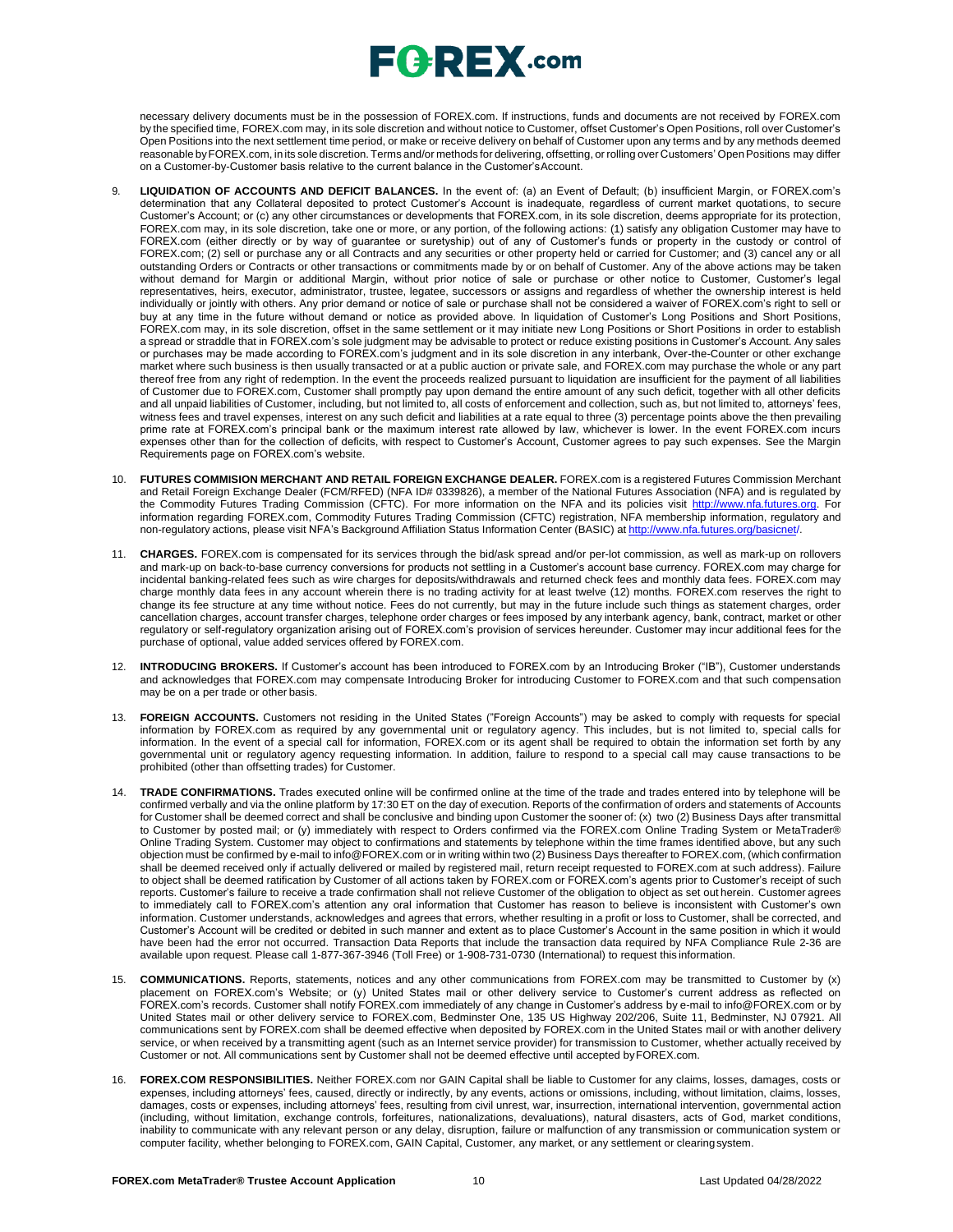- 17. **INTELLECTUAL PROPERTY AND CONFIDENTIALITY.** All copyright, trademark, trade secret and other intellectual property rights in the FOREX.com Online Trading System or MetaTrader® Online Trading System ("Trading System") shall remain at all times the sole and exclusive property of FOREX.com and/or its 3<sup>rd</sup> party service providers and Customers shall have no right or interest in the Trading System(s) except for the right to access and use the Trading System(s) as specified herein. Customer acknowledges that the Trading System(s) are confidential and have been developed through the expenditure of substantial skill, time, effort and money. The Customer will protect the confidentiality of FOREX.com and/or its 3<sup>rd</sup> party service providers by allowing access to the Trading System(s) only by its employees and agents on a need to access basis. Customer will not publish, distribute, or otherwise make information available to third parties any information derived from or relating to the Trading System(s). Customer will not copy, modify, de-compile, reverse engineer, and make derivative works of the Trading System(s) or in the manner in which it operates.
- 18. **INDEMNIFICATION.** Customer agrees to indemnify and hold FOREX.com, its affiliates, employees, agents, successors and assigns harmless from and against any and all liabilities, claims, losses, damages, costs and expenses, including attorneys' fees, incurred by FOREX.com arising out of: (i) Customer's failure to fully and timely perform its obligations hereunder; and (ii) any of Customer's representations and warranties made that may at any time be untrue or incorrect .and (iii) any failure or omission by MetaQuotes Software Corporation in providing to customers via GAIN the MetaTrader® Online Trading System. Customer also agrees to pay promptly to FOREX.com any and all claims, losses, damages, costs and expenses, including attorneys' fees, incurred by FOREX.com in the enforcement of any of the provisions of this Agreement, any Contracts and other transactions hereunder, and any other agreements between FOREX.com and Customer and the collection of any amounts due hereunder and there under.
- 19. **DISCLOSURE OF CUSTOMER INFORMATION.** FOREX.com will not share or sell information regarding its customers and/or prospective customers, except to its employees, agents, partners, and associates as required in the ordinary course of FOREX.com's business conducted on behalf of customers, including, but not limited to, FOREX.com's banking or credit relationships in accordance with FOREX.com's privacy policy. FOREX.com may also disclose to federal or state regulatory agencies and law enforcement authorities' information regarding Customer and Customer's transactions in response to a request for such information or in response to a court order or subpoena. To read FOREX.com's entire privacy policy, please visit: [www.forex.com/en-us/terms-and-policies/privacy-policy/](http://www.forex.com/en-us/terms-and-policies/privacy-policy/)
- 20. **JOINT ACCOUNTS AND/OR TRUST ACCOUNTS.** If more than one natural person executes this Agreement as Customer, all such natural persons agree to be jointly and severally liable for the obligations assumed in this Agreement. If this Agreement is executed by a trust, unincorporated association, partnership, custodian or other fiduciary, such Customer hereby agrees to indemnify, defend, save and hold free and harmless FOREX.com for any liabilities, claims, losses, damages costs and expenses, including attorneys' fees, resulting directly or indirectly from breach of any fiduciary or similar duty or obligation or any allegation thereof, including attorneys' fees.
- 21. **AMENDMENTS.** Customer understands, acknowledges and agrees that FOREX.com may amend or change this Agreement at any time. FOREX.com will provide notice to Customer of any such amendment or change by posting the amendment or change to the Website or by sending an e-mail message to Customer. Customer agrees to be bound by the terms of such amendment or change on the earlier of: (x) ten (10) days after FOREX.com has posted notice of such amendment or change to the Forex.com Website; or (y) on the date of the entry of any Order other than a Liquidating Order. In the event that Customer objects to any such change or amendment, Customer agrees to liquidate Customer's Open Positions and instruct FOREX.com regarding the disposition of all assets in Customer's Account within ten (10) Business Days after notice of the amendment or change has been posted to the Forex.com Website. No waiver or amendment of this Agreement may be implied from any course of dealing between the parties or from any failure by FOREX.com or its agents to assert its rights under this Agreement on any occasion or series of occasions. No oral agreements or instructions to the contrary shall be recognized or enforceable.
- 22. **TERMINATION.** This Agreement shall continue and be in effect until termination by Customer or FOREX.com. Customer may terminate this Agreement if: (i) Customer has no open Foreign Currency positions and no liabilities held by or owed to FOREX.com; (excluding any deficit balance in Customer Account being Company will not allow any Customer Account to reach a deficit balance); and (ii) Customer has provided three (3) days' written notice to FOREX.com by e-mail to <u>[info@FOREX.com](mailto:info@fxadvantage.com)</u> or by United States mail or other delivery service to FOREX.com.; and (iii) FOREX.com has accepted the notice as provided in Section 15 hereof. FOREX.com may, in its sole discretion, terminate this Agreement at any time, effective as of the close of business on the day notice is sent to Customer. Termination by either party shall not affect any Contracts or other transactions previously entered into and shall not relieve either party of any obligations set out in this Agreement, nor shall it relieve Customer of any obligations arising out of any deficit balance.
- 23. **ENTIRE AGREEMENT.** This Agreement together with the Customer Account Application embodies the entire agreement between FOREX.com and the Customer, superseding any and all prior written and oral agreements.
- 24. **RECORDINGS.** Customer acknowledges and agrees that any and all conversations between Customer and FOREX.com principals, agents, employees or associates, including the FOREX.com Trading Desk and customer service and operations desks may, at the option and in the sole discretion of FOREX.com, be recorded electronically with or without the use of an automatic tone warning device. Customer further agrees to the use of such recordings and transcripts thereof as evidence by either party in connection with any dispute or preceding that may arise involving Customer or FOREX.com.
- 25. **BINDING EFFECT.** This Agreement shall be continuous and shall cover, individually and collectively, all Accounts of Customer at any time opened or reopened with FOREX.com, irrespective of any change or changes at any time in the personnel of FOREX.com or its successors, assigns, or affiliates. This Agreement, including all authorizations, shall inure to the benefit of FOREX.com and its successors and assigns, whether by merger, consolidation, or otherwise and shall be binding upon Customer and/or the personal representatives, heirs, executor, administrator, trustee, legatees, legal representative, successors and assigns of Customer.
- 26. **LAW AND JURISDICTION; SEVERABILITY.** This Agreement is governed by, and shall be construed in accordance with the laws of the State of New York, United States of America without giving effect to any conflict of laws doctrine that would interfere with or prevent the application of this provision. With respect to any suit, action or proceeding ("Proceeding") relating to this Agreement, Customer irrevocably (i) submits to the exclusive jurisdiction of the State and federal courts located in the Borough of Manhattan, State of New York; (ii) agrees to service of process in any legal proceeding by sending copies thereof by registered or certified mail, if practicable (postage prepaid) to the other party at the address set forth in this Agreement or updated as provided in Paragraph 15 hereof (where service of process is being made by FOREX.com); (iii) waives any objection which it may have at any time to the laying of venue of any Proceeding brought in any such court, waives any claim that such Proceeding have been brought in an inconvenient forum; (iv) agrees that any Proceeding shall be commenced within one (1) year after the cause of any such Proceeding shall have arisen; and (v) further waives the right to object, with respect to such Proceeding, that such court does not have jurisdiction over such party. Alternatively, at the option of either FOREX.com or Customer, any proceeding hereunder may be submitted for arbitration before the American Arbitration Association at Association's New York or New Jersey Office. The arbitration shall be conducted according to the rules then in effect of the American Arbitration Association. Any award of the arbitrator(s) will be final and binding. If any clause of this Agreement is determined void or invalid by a court of competent jurisdiction, the remainder of the Agreement shall remain in full force and effect.
- 27. **ACCEPTANCE.** This Agreement shall not be deemed to be accepted by FOREX.com or become a binding contract between Customer and FOREX.com until the signed Customer Account Application has been received and approved by FOREX.com. In the event that there are any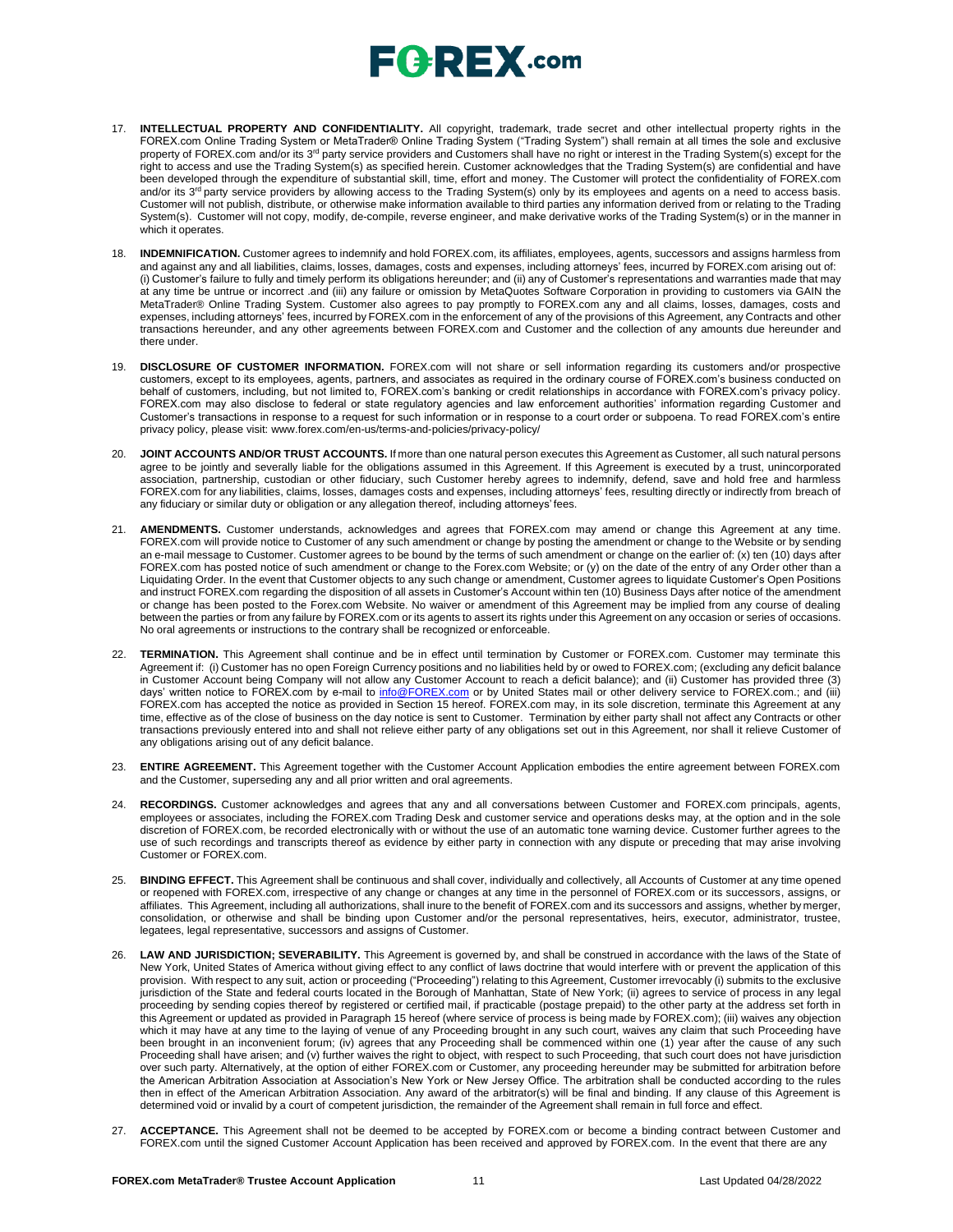

unauthorized alterations or deletions to this Agreement or related documents such alteration and deletions shall not be binding on FOREX.com and said original forms shall govern Account.

- 28. **RELATIONSHIP WITH GAIN CAPITAL**. FOREX.com operates as a division of GAIN Capital Group, LLC. FOREX.com utilizes GAIN Capital Group's trading systems, infrastructure, technology, operations and personnel to facilitate Customer trading. GAIN Capital Group, LLC is a registered Futures Commission Merchant and Retail Foreign Exchange Dealer (FCM/RFED) and a member of the National Futures Association (NFA ID # 0339826).
- 29. **AUTHORIZATION TO TRANSFER FUNDS.** Customer hereby agrees that FOREX.com may at any time and from time to time, in the sole discretion of FOREX.com, apply and transfer from any of Customer's Accounts with FOREX.com to any of Customer's other accounts, whether held at FOREX.com or other approved financial institutions, any of the Contracts, currencies, securities or other property of Customer held either individually or jointly with others to another account.
- 30. **SPOT METALS.** Spot Metal contracts are not subject to regulation by the U.S. Commodity Futures Trading Commission and National Futures Association under the Commodity Exchange Act.

#### **Consent to Electronic Transmission of Account Statements**

Customer hereby consents to receive account statements (monthly and daily statements) online. FOREX.com will provide Customer with passwordprotected access to online reports. Customer will be able to generate daily, monthly and annual account statements detailing transaction activity, profit and loss statements, open positions, margin balances, account credits and debits, etc. Statements are deemed received when made available to Customer by FOREX.com, regardless of whether Customer actually accessed the statement. Customer is responsible for alerting FOREX.com to any change in their e-mail address. This consent shall be effective until revoked by Customer in writing and received by FOREX.com according to paragraph 15 of this Customer Agreement.

### **Agreement to Use Collateral**

Customer authorizes FOREX.com to sell, pledge, rehypothecate, assign, invest, commingle and otherwise use any Collateral held by FOREX.com, including, but not limited to, using the Contracts as collateral for a loan to FOREX.com, and, further dealing with the Collateral, as provided in the Customer Agreement (including, but not limited to Paragraph 6 thereof). Where Customer's Account consists of more than one Account, this authorization shall apply to all of Customer's Accounts with FOREX.com. This Agreement to Use Collateral shall remain in effect so long as Customer's Account with FOREX.com remains open or Customer has any obligations of any kind to FOREX.com, under the CustomerAgreement.

### **Social Security / Tax ID Certification**

Customer hereby certifies, under penalty of perjury, that (1) the number provided on the Customer Application is Customer's correct Social Security or Taxpayer Identification Number and (2) the ownership, or beneficiary, of Customer's Account is not subject to backup withholding under Section 3406(a)(1)(C) of the Internal Revenue Code.

#### **eSignal Disclaimer of Warranty**

If Customer should choose to utilize eSignal's Forex Charts, eSignal hereby expressly disclaims all warranties of every kind, express and/or implied, as to the licensed products (including the information, data and software contained therein), the results obtained by their use, as to the performance thereof and every other matter, including, but not limited to, warranties of merchantability and fitness for a particular purpose. eSignal and its third party suppliers do not guarantee the adequacy, accuracy, timeliness or completeness of the licensed products or any component thereof. eSignal and its third party suppliers shall not be subject to any damages or liability for any errors, omissions or delays therein. The licensed products and all components thereof are provided on an "as is" basis.

### **TradingView Disclaimer of Warranty**

If Customer should choose to utilize TradingView's charts, trading interface, news, analysis, website etc. (collectively, "TradingView Products"), TradingView and FOREX.com hereby expressly disclaim all warranties of every kind, express and/or implied, as to the licensed products (including the information, data and software contained therein), the results obtained by their use, as to the performance thereof and every other matter, including, but not limited to, warranties of merchantability and fitness for a particular purpose. TradingView cannot and does not represent or guarantee that any of the information available on TradingView Products is accurate, reliable, current, complete or appropriate for your needs. Various information available through TradingView Products or on TradingView may be specially obtained by TradingView from professional businesses or organizations, such as exchanges, news providers, market data providers, and other content providers who are believed to be sources of reliable information. Nevertheless, due to various factors — including the inherent possibility of human and mechanical error — the accuracy, completeness, timeliness, results obtained from use, and correct sequencing of information available through the TradingView Products and website are not and cannot be guaranteed by TradingView or FOREX.com. FOREX.com, TradingView and its third party suppliers shall not be subject to any damages or liability for any errors, omissions or delays therein. The licensed products and all components thereof are provided on an "as is" basis.

### **Expert Advisor and MetaTrader® Hosting Disclaimer of Warranty**

If you should choose to utilize Expert Advisor and MetaTrader® Hosting, a hosting environment allowing for real-time access to your FOREX.com Trading Account, FOREX.com and its third party suppliers make no warranties or representations of any kind, whether express or implied for the service it is providing. FOREX.com and its third party suppliers also disclaims any warranty of merchantability or fitness for any particular purpose and will not be responsible for any damages that may be suffered by you, including loss of funds, data, non-deliveries or service interruptions by any cause or errors or omissions by you. Your use of any information obtained by way of Expert Advisor Hosting used in conjunction with MetaTrader® Hosting is at your own risk, and FOREX.com and its third party suppliers specifically denies any responsibility for the accuracy or quality of information obtained through its services. Connection speed represents the speed of an end-to-end connection. FOREX.com and its third party suppliers do notrepresent guarantees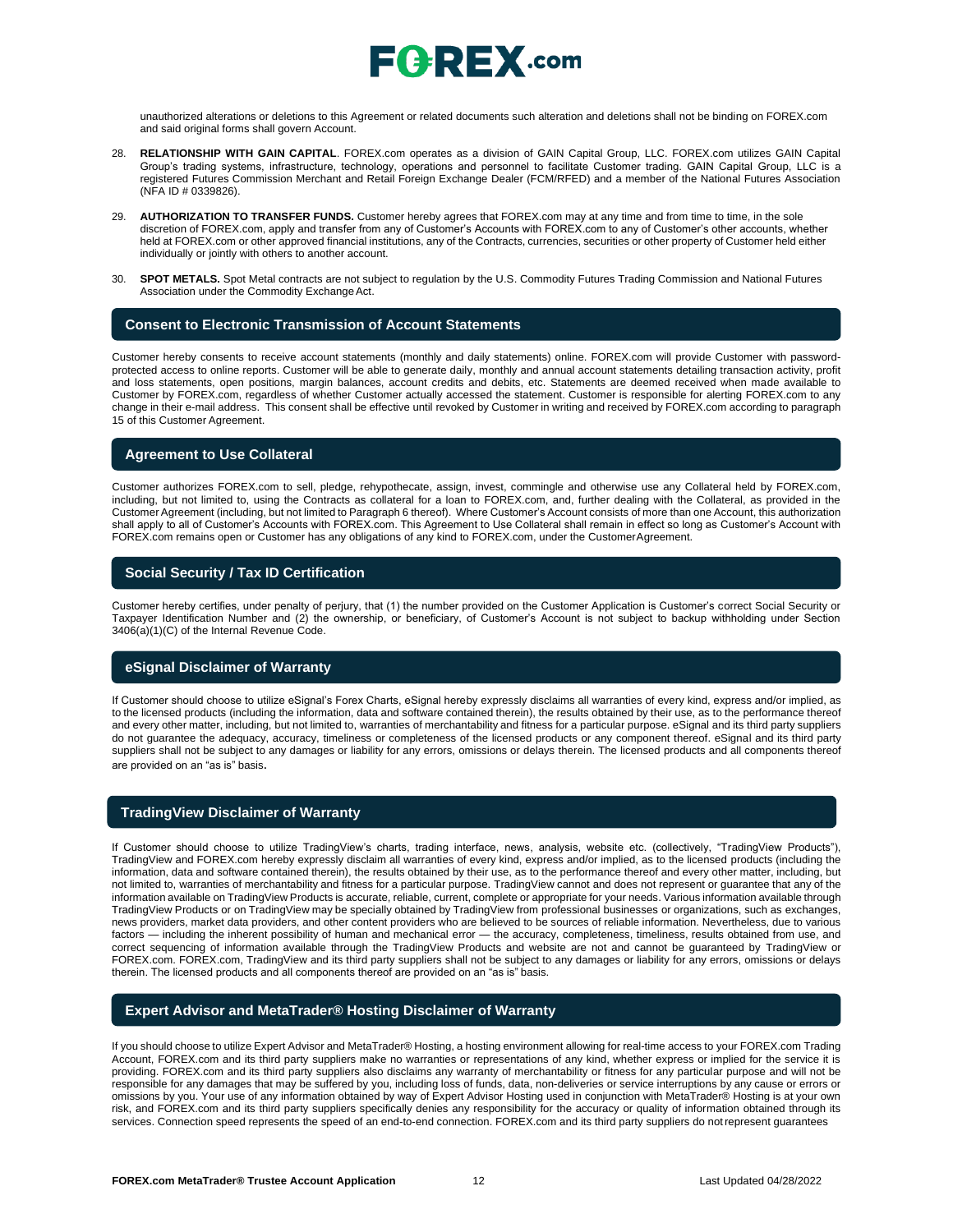

of speed or availability of end-to-end connections. FOREX.com and its third party suppliers shall not be subject to any damages or liability for any errors, omissions or delays therein including unavailability. The licensed products and all components thereof are provided on an "as is" basis and are separate and distinct from the services providing under this Agreement.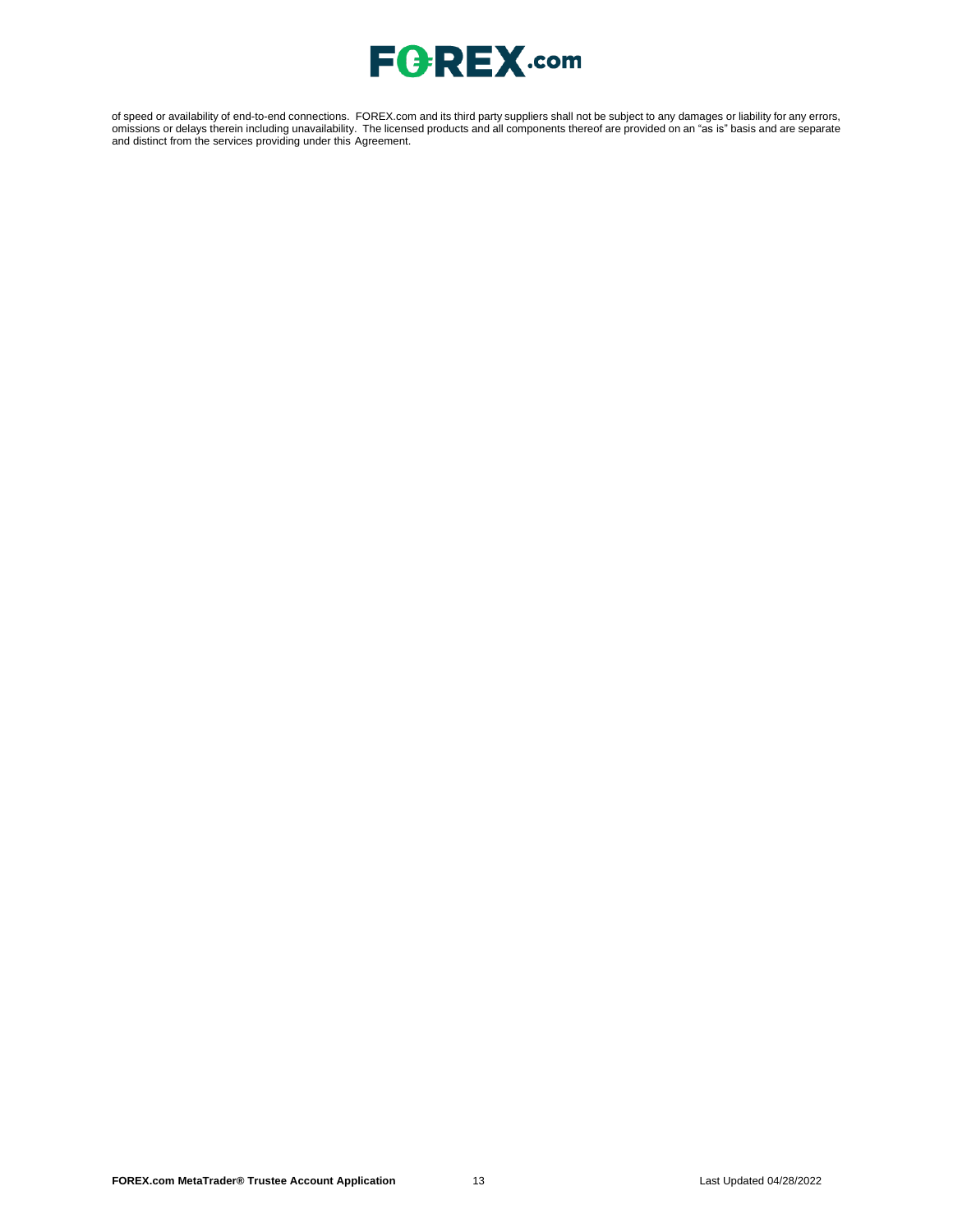

#### **Risk Disclosure Statement**

In consideration of FOREX.com agreeing to enter into Over-the-Counter ("OTC") Foreign Exchange Contracts with the undersigned (hereinafter referred to as the "Customer"), Customer acknowledges, understands and agrees that:

- **1. Trading Is Very Speculative and Risky**. Foreign Exchange Trading and Spot Metal Trading is highly speculative and is suitable only for those customers who (a) understand and are willing to assume the economic, legal and other risks involved, and (b) are financially able to assume losses significantly in excess of Margin or deposits. Foreign Exchange and Spot Metal Trading may not be an appropriate investment for retirement funds. Customer represents, warrants and agrees that Customer understands these risks; that Customer is willing and able, financially and otherwise, to assume the risks of Foreign Exchange Trading and Spot Metal Trading and that loss of Customer's entire Account Balance will not change Customer's life style.
- **2. High Leverage And Low Margin Can Lead To Quick Losses**. The high leverage and low Margin associated with Foreign Exchange Trading and Spot Metal Trading can result in significant losses due to price changes in Foreign Exchange Contracts, Cross Currency Contracts and Metal Contracts. Customers must maintain the Minimum Margin Requirement on their Open Positions at all times. It is the customer's responsibility to monitor his/her Account Balance. FOREX.com has the right to liquidate any or all Open Positions whenever the Minimum Margin Requirement is not maintained. Increasing leverage increases risk.
- **3. Prices, Margin And Valuations Are Set By FOREX.com And May Be Different From Prices Reported Elsewhere**. FOREX.com will provide prices to be used in trading, valuation of Customer positions and determination of Margin requirements. Although FOREX.com expects that these prices will be reasonably related to prices available in the interbank market, prices reported by FOREX.com may vary from prices available to banks and other participants in what is known as the interbank market. FOREX.com will exercise considerable discretion in setting and collecting Margin. FOREX.com is authorized to convert funds in Customer's Account for Margin into and from such Foreign Currency and Metal at a rate of exchange determined by FOREX.com in its sole discretion on the basis of then-prevailing money marketrates.
- **4. One Click Trading And Immediate Execution**. FOREX.com's automated order entry system provides immediate transmission of Customer's order once Customer enters the notional amount and clicks "Buy/Sell." There is no "second look" before transmission, and Market Orders cannot be cancelled. This feature may be different from other trading systems. Although not required, we recommend a Customer utilize the Demo Trading System to become familiar with the order entry process before trading online with FOREX.com. Customer agrees that by using FOREX.com's order-entry system, Customer agrees to the one-click system and accepts the risk of this immediate transmission feature.
- **5. Telephone Orders And Immediate Execution.** Market Orders executed through the FOREX.com Trading Desk are completed when FOREX.com says "deal" or "done." At that point Customer has bought or sold and cannot cancel the Market Order. By placing Market Orders through the FOREX.com Trading Desk, Customer agrees to such immediate execution and accepts the risk of this immediate executionfeature.
- 6. Market Recommendations Are Informational, Customer Makes Independent Decisions, And FOREX.com Is Not An Adviser Or A Fiduciary **To Customer.** The market recommendations provided by FOREX.com do not constitute an offer to buy or sell, or the solicitation of an offer to buy or sell, any Foreign Exchange Contracts, Cross Currency Contracts or Metal Contracts. Each decision by Customer to enter into a Contract or other transaction with FOREX.com and each decision whether a Contract or other transaction is appropriate or proper for Customer is an independent decision by Customer. FOREX.com is not acting as an advisor or serving as a fiduciary to Customer. Customer agrees that FOREX.com has no fiduciary duty to Customer and no liability in connection with and is not responsible for any liabilities, claims, damages, costs and expenses, including attorneys' fees, incurred in connection with Customer following FOREX.com's trading recommendations or taking or not taking any action based upon any recommendation or information provided by FOREX.com.
- **7. Recommendations Are Based On Personal Judgments And Are Not Guaranteed**. The market recommendations of FOREX.com are based solely on the judgment of FOREX.com's personnel. These market recommendations may or may not be consistent with the market positions or intentions of FOREX.com, its affiliates and employees. The market recommendations of FOREX.com are based upon information believed to be reliable, but FOREX.com cannot and does not guarantee the accuracy or completeness thereof or represent that following such recommendations will reduce or eliminate the risk inherent in Foreign Exchange and Spot Metal Trading.
- 8. There is no Central Market or Clearinghouse Guarantee of Payment. Each Contract is a contract directly between FOREX.com and the Customer. There is no clearinghouse and no guarantee by any other party of FOREX.com's payment obligations to the customer. Customer must look only to FOREX.com for performance on all Contracts in Customer's Account and for return of any Margin orCollateral.
- **9. No Guarantees Of Profit**. There are no guarantees of profit or freedom from loss in Foreign Exchange Trading and Spot Metal Trading. Customer has received no such guarantees from FOREX.com or from any of its representatives. Customer is aware of the risks inherent in Foreign Exchange Trading and is financially able to bear such risks and withstand any losses incurred.
- **10. Customer May Not Be Able To Close Open Positions**. Due to market conditions or other circumstances FOREX.com may be unable to close out Customer's position at the level specified by Customer, and Customer agrees FOREX.com will bear no liability for failure to do so.
- **11. Trading Ahead And Along**. FOREX.com its personnel and affiliates and various other parties may execute orders at the same or better prices ahead of a Customer Order.
- **12. Third Party Agents**. In the event that Customer grants trading authority or control over Customer's Account to a third party (the "Trading Agent"), whether on a discretionary or non-discretionary basis, FOREX.com shall in no way be responsible for reviewing Customer's choice of such Trading Agent or for making any recommendations with respect thereto. FOREX.com makes no representations or warranties concerning any Trading Agent; FOREX.com shall not be responsible for any loss to Customer occasioned by the actions of the Trading Agent; and FOREX.com does not, by implication or otherwise, endorse or approve of the operating methods of the Trading Agent. If Customer gives the Trading Agent authority to exercise any of its rights over its Account, Customer does so at Customer's risk. Even though the undersigned grants authority to Trading Agent, client should be diligent and closely scrutinize all account activity. FOREX.com provides online Account access to view the status of their Account(s), whereby Client may view their Account Value and Account Activity.
- **13. Internet Trading**. Since FOREX.com does not control signal power, its reception or routing via Internet, configuration of Customer's equipment or reliability of its connection, FOREX.com shall not be liable for any claims, losses, damages, costs or expenses, including attorneys' fees, caused, directly or indirectly, by any breakdown or failure of any transmission or communication system or computer facility or trading software, whether belonging to FOREX.com, Customer, any market, or any settlement or clearing system when Customer trades online (viaInternet).
- **14. Telephone Orders**. FOREX.com is not responsible for disruption, failure or malfunction of telephonelines.
- **15. Quoting Errors**. Should a quoting error occur due to a mistype of a quote or a misquote given by telephone and/or electronic means (including responses to Customer requests), FOREX.com is not liable for any resulting errors in Account Balances and reserves the right to make necessary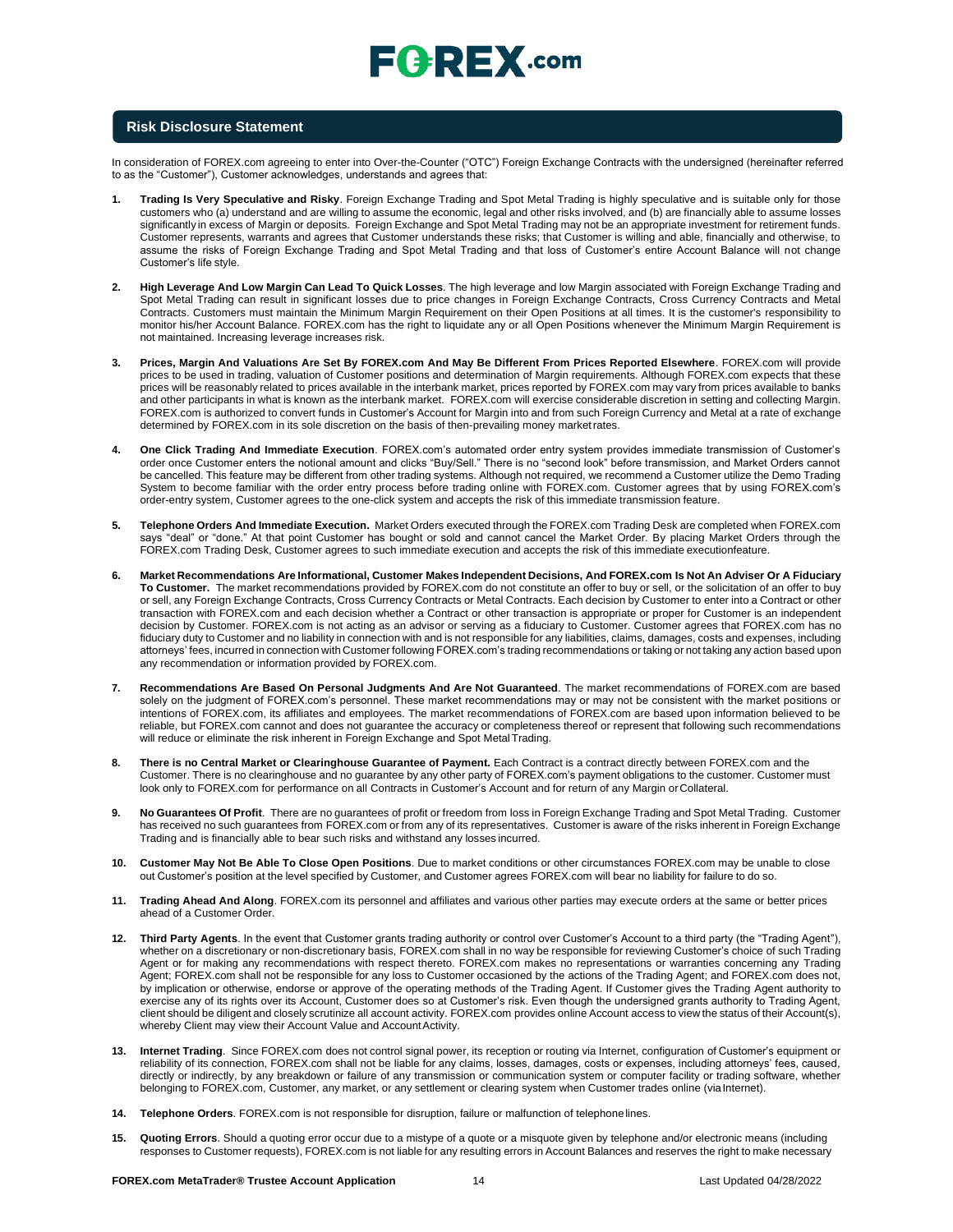

corrections or adjustments on the Account involved. Any dispute arising from such quoting errors will be resolved on the basis of the fair market value, as determined by FOREX.com, in its sole discretion, of the relevant Currency at the time such an error occurred. In cases where the prevailing market represents prices different from the prices FOREX.com has posted on our screen, FOREX.com will attempt, on a best efforts basis, to execute trades on or close to the prevailing market prices. These prevailing market prices will be the prices, which are ultimately reflected on the Customer Statements. This may or may not adversely affect customer realized and unrealized gains andlosses.

**16. Creditor Priority in Bankruptcy**. The transactions you are entering into with FOREX.com are not traded on an exchange. Therefore, under the U.S. Bankruptcy Code, your funds may not receive the same protections as funds used to margin or guarantee exchange-traded futures and options contracts, which receive a priority in bankruptcy. Since that same priority has not been given to funds used for off-exchange forex trading and spot metal trading, if FOREX.com becomes insolvent and you have a claim for amounts deposited or profits earned on transactions with FOREX.com, your claim may not receive a priority. Without a priority, you are a general creditor and your claim will be paid, along with the claims of other general creditors, from any monies still available after priority claims are paid. Even customer funds that Company keeps separate from its own operating funds may not be safe from the claims of other general and priority creditors.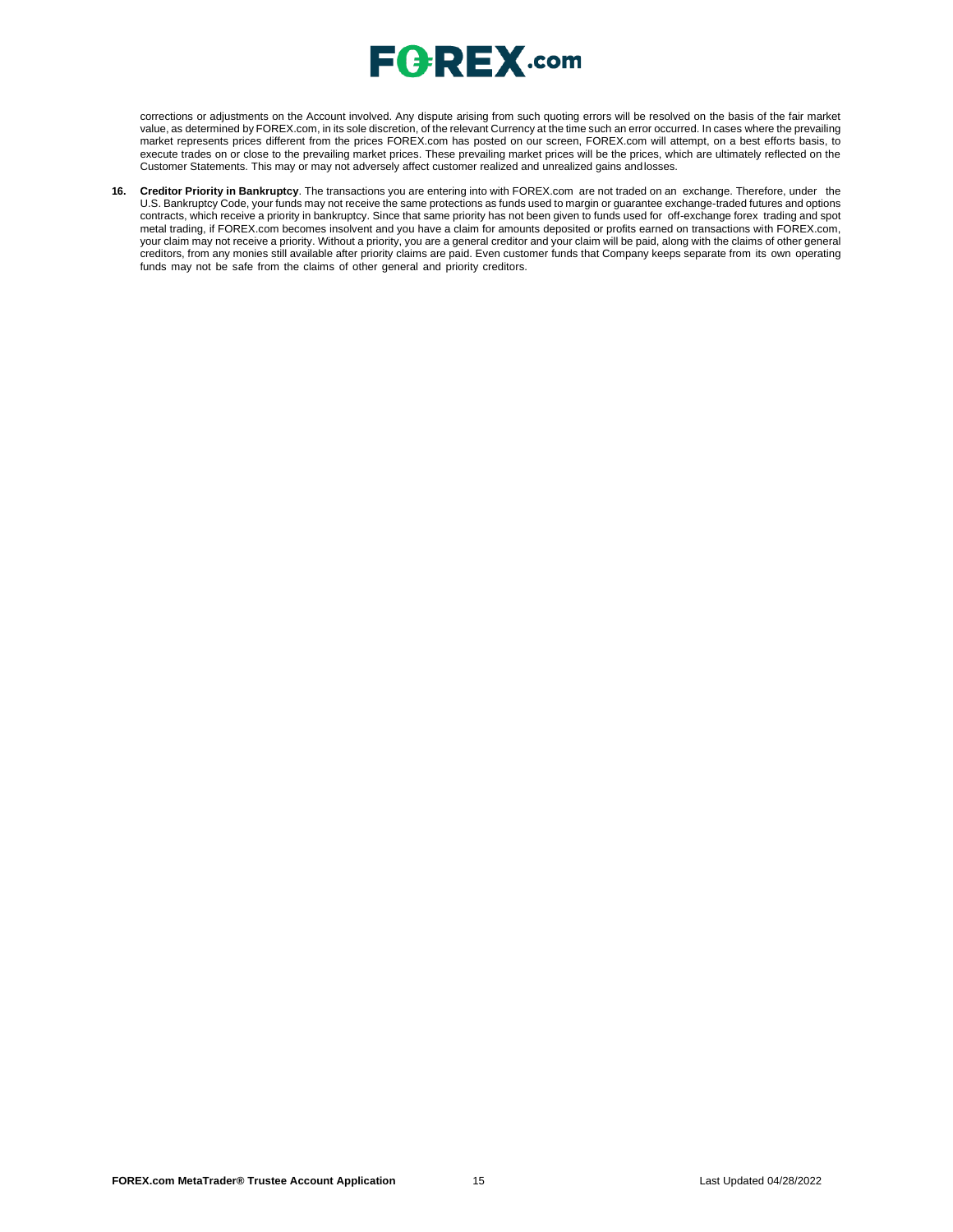#### **Trading Policies And Procedures**

- 1. **INTRODUCTION.** FOREX.com's Trading Policies and Procedures are an integral part of your Customer Agreement. It is your responsibility as Customer to carefully read these Trading Policies and Procedures and to inform FOREX.com of any questions or objections that you may have regarding them before entering each and every trading Order. In entering your trading Orders with FOREX.com, you agree, represent, warrant and certify that you understand and accept these Trading Policies and Procedures, as they are set forth here and as may be amended from time to time by FOREX.com as posted to FOREX.com's website, in its sole discretion, and you agree to comply with these Trading Policies and Procedures as currently in effect at any time. Terms capitalized in these Trading Policies and Procedures are defined in the Glossary as found o[n](http://www.forex.com/en-us/education/glossary/) **[www.forex.com/en-us/education/glossary/](http://www.forex.com/en-us/education/glossary/)**.
- 2. **TRADING HOURS.** All references to FOREX.com hours of trading are in U.S. Eastern Time ("ET") using a 24-hour format. FOREX.com normally provides access for Foreign Exchange Trading and Spot Metal Trading on the Website from 17:00 ET on Sunday to 17:00 ET on Friday, but FOREX.com reserves the right to suspend or modify its trading hours at any time and on such an event will inform clients in advance on a best efforts basis of any changes in its operating hours. Trading hours by contract type may vary. OTC Foreign Currency and metal markets operate 24 hours a day. Following submission of an Order to trade, it is the sole responsibility of Customer to remain available for Order and Fill confirmations, and other communications regarding Customer's FOREX.com Account until all open Orders are completed. Thereafter, Customer must monitor Customer's Account frequently when Customer has Open Positions in theAccount.

#### **3. TRADE ORDERS**

- 3.1. **Order Entry.** All Orders must be placed through the FOREX.com Online Trading System or MetaTrader® Online Trading System or by telephone to the FOREX.com Trading Desk. Telephone orders are accepted in the sole discretion ofFOREX.com.
- 3.2. **Types of Orders Accepted.** Some of the types of Orders FOREX.com accepts include, but are not limitedto:
	- a) *Day Only Order --* An order (other than a Market Order) that is effective until 17:00 ET on the daythat it was requested.
	- b) **Good till Canceled Order ("GTC")** -- An Order (other than a Market Order), that by its terms is effective until filled or canceled by Customer. GTC orders do *not* automatically cancel at the end of the Business Day.
	- c) *Limit Order --* An Order (other than a Market Order) to buy or sell the identified Currency or spot metal, or pair of Currencies or metals pair, at a specified Foreign Exchange Rate or metal at a specified spot rate. Limit orders are executed at the order rate or better. Sell limit orders are filled when the bid reaches the requested rate; limit orders to buy are filled on theoffer.
	- d) *Market Order --* An Order to buy or sell the identified Currency or spot metal, or pairs of Currencies or metals pair, at the current market Foreign Exchange Rate or metal at the current market rate. An Order to buy is executed at the Ask Price, and an Order to sell is executed at the Bid Price. Market orders are executed at the best available price at the time the order is received.
	- e) *One Cancels the Other Order* **("OCO")** -- An order that is linked to another order. If one of the orders is executed, the other will be automatically cancelled.
	- f) *Stop/Loss Order --* An order to buy or sell at a specified Foreign Exchange Rate or spot metal rate away from the current market for the purpose of liquidating an Open Position during market conditions in which there has been an adverse movement in Foreign Exchange Rates or spot metal rates. Stop orders become market orders when a predefined order rate is reached. Stop orders are executed at the best available price, depending on available liquidity. Buy Stop orders are filled on the offer price and Sell Stop orders are filled at the bid price.

#### **3.3. One Click Order Entry/One Click Execution of Market Orders.**

- 3.3.1. *Electronic Order entry for Market Orders equals Order execution***.** To enter an online Order, Customer must access the deal entry screen, enter the notional amount, *i.e.*, the size of the trade, and select the Eligible Foreign Currencies, Cross Currency Pairs or metal rates. When prepared to trade, Customer must then click on "BUY/SELL". The Order is filled shortly after the Customer hits "BUY/SELL", if the Customer has sufficient funds in his or her Account and a "deal failed" message is not received. Deals may fail for several reasons including changing dealer prices, insufficient margin, unspecified lot size or unanticipated technical difficulties
- 3.3.2. *Immediate Execution of Market Orders Through the FOREX.com Trading Desk.* Market Orders executed over the telephone with the FOREX.com Trading Desk are completed when FOREX.com says "deal" or "done." At that point Customer has bought or sold and cannot cancel the Market Order. Customer agrees by placing Market Orders through the FOREX.com Trading Desk to such immediate execution and accepts the risk of this immediate execution feature.
- 3.3.3. **Order Cancellation.** Non-market Orders may be cancelled via the FOREX.com Online Trading System or MetaTrader® Online Trading System. Rapid changes in Bid Prices and Ask Prices, however, may cause Customer's Order to be executed before Customer can cancel it and FOREX.com shall have no liability for any claims, losses, damages, costs or expenses, including attorneys' fees, arising directly or indirectly out of the failure of such Order to be cancelled. Customer may contact FOREX.com by telephone if facing difficulty with order cancellation.
- 3.4. **Capacity.** FOREX.com operates as a division of GAIN Capital Group, LLC. GAIN Capital Group, LLC is a registered Futures Commission Merchant and Retail Foreign Exchange Dealer (FCM/RFED) and a member of the National Futures Association (NFA ID# 0339826).
- 3.5. **Terms of Acceptance for Orders**. It is Customer's sole responsibility to clearly indicate the terms of an Order when entered, whether Market Order, Limit Order, Stop/Loss Order, Day-Only Order, OCO Order or GTC Order, including the Order's Value Date and specified Spot Rate limits, where applicable. Although a Spot Rate is specified upon entry of Stop/Loss Orders, Limit Orders and other non-market Orders, market conditions may often prevent the execution of an individual Customer's non-market Orders despite other dealing activity at that price level, or may often require non-market Orders to be Filled at a substantially different Spot Rate, and Customer agrees to accept the best rate which FOREX.com, in its discretion, may assign to the Fill. Customer acknowledges that FOREX.com shall accept all nonmarket Orders only on a best-efforts basis. FOREX.com shall have no liability for failure to Fill Orders, and makes no guarantee of an Order's priority over the Orders of FOREX.com, its other customers, associated principals, officers, directors, affiliates, associates, employees, banks, bank employees or other dealers. FOREX.com shall have the right, but not the obligation, to reject any Order in whole or in part before or after confirmation, or to cancel and rescind any Fill, where Customer's Account contains Margin that is insufficient TO SUPPORT THE ENTIRE ORDER at the time that market levels reach the order levels as specified by the client, or where, in the opinion and sole discretion of FOREX.com, the execution of such Order may place Customer's Account in an insufficient Margin condition, or where such Order or Fill is illegal or otherwise improper.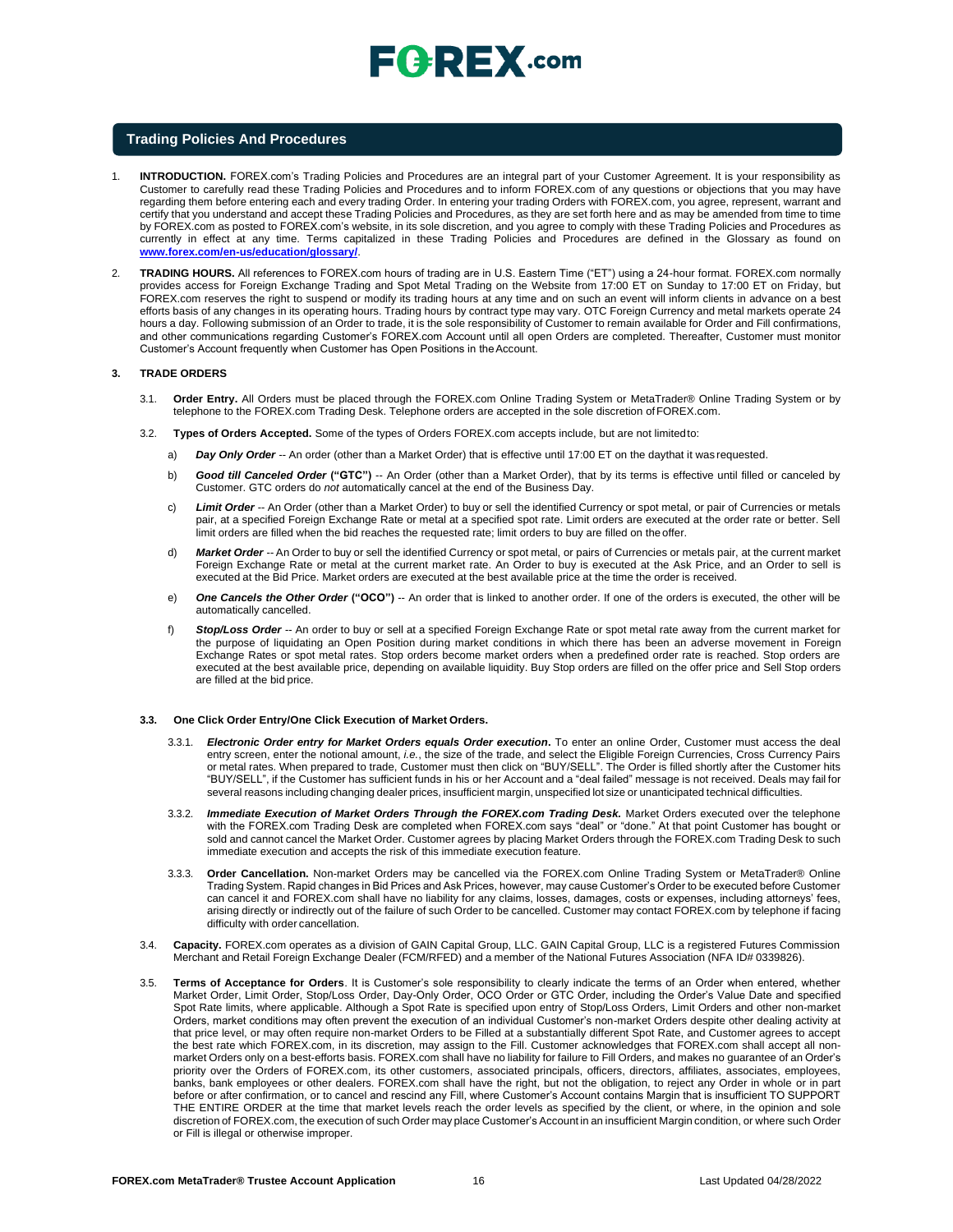

3.6. **Confirmation of Fills.** Trades executed online will be confirmed online in the Activity Log, Deal Blotter, on the Execution Screen, and elsewhere within the platform. The Position Management Screen is updated online as each trade is executed. Telephone orders are verbally confirmed and confirmed online in the Deal Blotter and Position Management Screen by 17:30 ET on the day the order is placed. Reports of the confirmation of orders and statements of Accounts for Customer shall be deemed correct and shall be conclusive and binding upon Customer the sooner of: (x) two (2) Business Days after transmittal to Customer by posted mail; or (y) immediately with respect to Orders confirmed via the FOREX.com Online Trading System. Customer may object to confirmations and statements by telephone within the time frames identified above, but any such objection must be confirmed by e-mail t[o info@forex.com o](mailto:info@forex.com)r in writing within two (2) Business Days thereafter to FOREX.com (which confirmation shall be deemed received only if actually delivered or mailed by registered mail, return receipt requested to FOREX.com at such address). Failure to object shall be deemed ratification by Customer of all actions taken by FOREX.com or FOREX.com's agents prior to Customer's receipt of such reports. Customer's failure to receive a trade confirmation shall not relieve Customer of the obligation to object as set out herein. Customer agrees to immediately call to FOREX.com's attention any oral information that Customer has reason to believe is inconsistent with Customer's own information. Customer understands, acknowledges and agrees that errors, whether resulting in a profit or loss to Customer, shall be corrected, and Customer's Account will be credited or debited in such manner and extent as to place Customer's Account in the same position in which it would have been had the error not occurred.

FOREX.com reserves the right to be the final arbiter with respect to disputed Orders. In cases where the prevailing market represents prices different from the prices FOREX.com has posted on our screen, FOREX.com will attempt, on a best efforts basis, to execute trades on or close to the prevailing market prices. This may or may not adversely affect customer Realized and Unrealized Gains and Losses. Transaction Data Reports that include the transaction data required by NFA Compliance Rule 2-36 are available upon request. Please call 1-877-367- 3946 (Toll Free) or 1-908-731-0730 (International) to request this information.

#### **4. CUSTOMER ACCOUNTS; INITIAL DEPOSITS**

- 4.1. **Documents.** Before you can place an Order with FOREX.com, you must complete the Customer Account Application and read, complete and sign the Customer Agreement, including the Risk Disclosure Statement, Secondary Risk Disclosure Statement and these Trading Policies and Procedures and all applicable addenda. You must deposit sufficient funds in your Account, your Customer Account Application must be approved by FOREX.com, your deposited funds must have cleared the banking system. Also, FOREX.com must accept your Customer Account Application before FOREX.com will permit you to trade in your Account. You will be notified by e-mail when your Customer Account Application has been approved. If a Customer applies online, Customer will be permitted to trade only after FOREX.com has received a completed and signed Customer Account Application and Customer Agreement. FOREX.com may, in its sole discretion, initially accept a fax copy of the signed Customer Account Application and may permit one or more trades if Customer has deposited sufficient funds into the Account. In this case, FOREX.com must receive an original signed copy of the entire Customer Account Application and Customer within seven (7) days of completion of the online Customer Account Application. If FOREX.com does not receive the Customer Account Application and Customer Agreement with original signatures, FOREX.com reserves the right to liquidate any Open Positions in the Account and to close the Account.
- 4.2. **Currency for Rendering Accounts.** All initial deposits to Customer Accounts will be accepted only in U.S. Dollars, and, unless settlement and delivery of a Foreign Currency have taken place, all Account Balances will be computed and reported only in U.S. Dollars.
- 4.3. **Recognition of Deposits.** No deposit shall be recognized until the wire or check has been fully cleared and collected by FOREX.com's bank or depository institution. You will be notified via e-mail once your funds have been received by FOREX.com and are available for trading.
- 4.4. **Fees.** All banking fees shall be charged to Customer's Account at FOREX.com's discretion, including a \$25.00 FOREX.com fee, over and above any bank fees, for each returned check.
- 5. **MARGIN REQUIREMENTS**. Customer shall provide and maintain with FOREX.com margin in such amounts and in such form that FOREX.com, in it is sole discretion may require. FOREX.com does not require Customers to pay the full price of Foreign Currencies or metal Customer may buy and sell. Instead, Customer is required to post the Required Margin to secure Customer's obligations to FOREX.com. Margin includes Required Margin for Open Positions, which is based on (i) the Opening Margin Requirement; (ii) the Minimum Margin Requirement; (iii) the market value of Open Positions; and (iv) any additional amount as FOREX.com, in its sole discretion, believes is prudent to require. Customer must maintain the Minimum Margin Requirement on their Open Positions at all times. FOREX.com has the right to liquidate any or all Open Positions whenever the Minimum Margin Requirement is not maintained, according to paragraph 6 hereof. Margin requirements are subject to change at any time in FOREX.com's sole discretion and without prior notice. No previous margin requirement shall preclude FOREX.com from increasing that requirement without prior notice. FOREX.com may, in its sole discretion, elect to impose on a disclosed on undisclosed basis limitations on the maximum number of Open Positions allowed at any time
- 6. **LIQUIDATION LEVEL**. Subject to all additional rights of FOREX.com under the Customer Agreement, in the event that, in the sole opinion of FOREX.com and in accordance with FOREX.com's reasonable best estimate of then prevailing obtainable market Spot Rates, and regardless of whether or not prior Margin Calls have been issued or met, if the Margin Balance should at any time equal or fall below the Minimum Margin Requirement for Customer's Account in the aggregate, FOREX.com will have the right but not the obligation to liquidate any part of or all Open Positions in Customer's Account. Clients are responsible for placing their own Stop Loss Orders to minimize losses. Any failure by FOREX.com to enforce its rights hereunder shall not be deemed a future waiver of such rights by FOREX.com. FOREX.com does not make margin calls in the ordinary course of business. FOREX.com maintains the right to liquidate Customer positions as described above. However, FOREX.com may from time to time and in its sole discretion, call Customer and request that Customer deposit additional Collateral to secure Customer's obligations to FOREX.com, over and above the balance in Customer's Account. Any call for additional margin without exercising the rights to liquidate Customer positions shall not be deemed precedent for future calls nor future waiver of such liquidation rights byFOREX.com.
- 7. **WITHDRAWALS.** Payments from a Customer Account require a withdrawal request form signed by all required account holders and submitted in writing to FOREX.com, or a withdrawal request submitted electronically pursuant to procedures established by FOREX.com from time to time and set forth on FOREX.com's website. The Withdrawal Request Form requires a minimum of two (2) Business Days from receipt of the withdrawal request for issuance of a check or wire transfer of funds.
- 8. **MARGIN CALLS.** FOREX.com does not make margin calls in the ordinary course of business. FOREX.com maintains the right to liquidate. Customer positions as described above. However, FOREX.com may from time to time and in its sole discretion, call Customer and request that Customer deposit additional Collateral to secure Customer's obligations to FOREX.com, over and above the balance in Customer's Account. Any call for additional margin without exercising the rights to liquidate Customer positions shall not be deemed precedent for future calls nor future waiver of such liquidation rights by FOREX.com. FOREX.com may from time to time and in its sole discretion send courtesy margin alert e-mails when Customer account falls below 120% of their margin requirement. This margin alert e-mail is for informational purposes only and should not be relied upon for risk management. Customer is still responsible for ensuring their account has adequate margin to support any open positions, including times when margin alert e-mails are not sent.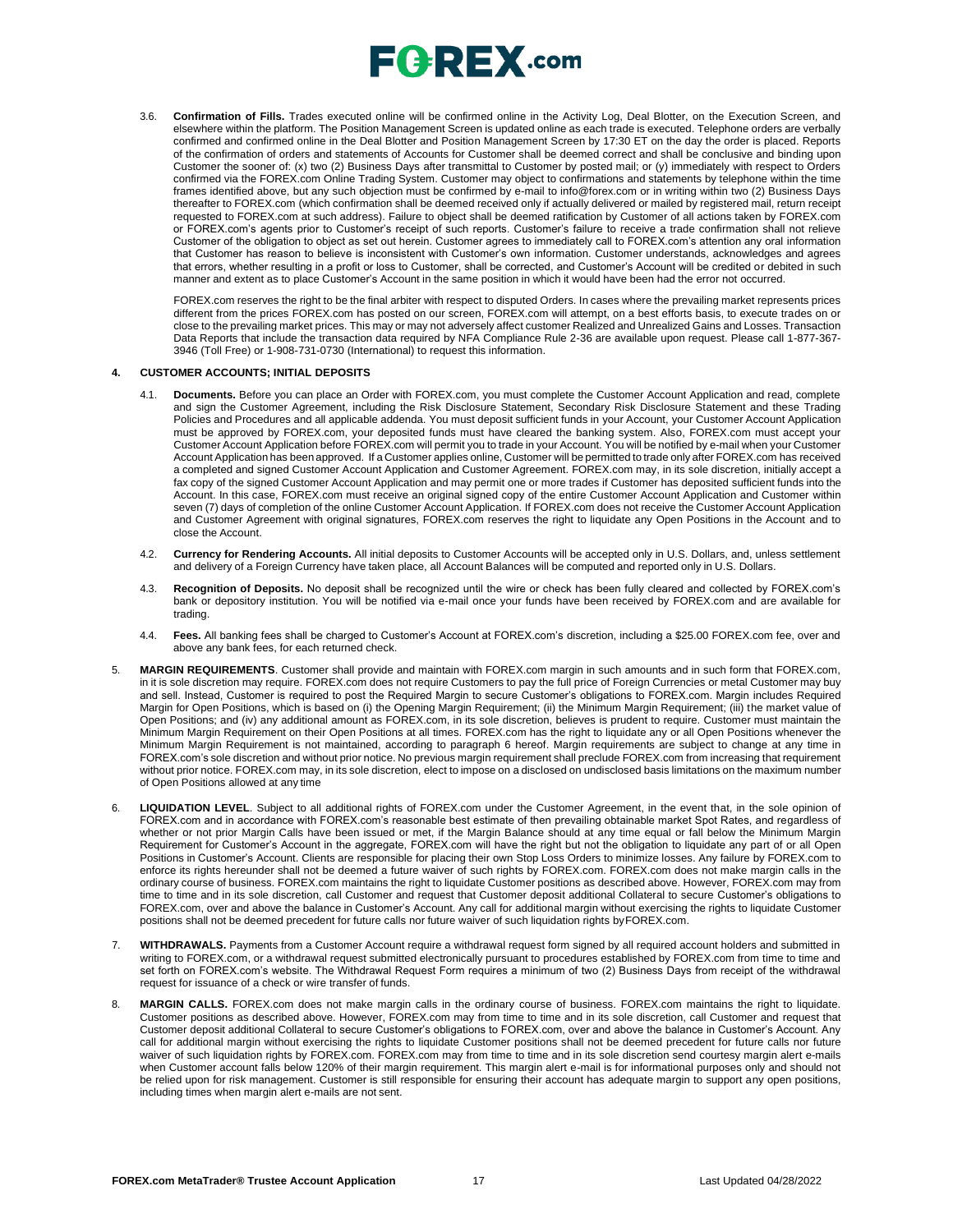# $E$ **Q**  $R$ **E** $X$ .com

#### **Trading Tools**

- 1. FOREX.com may from time to time offer market news, commentary, charting, and analysis, trading performance analytics, signals-based products or services and other trading support tools ("Trading Tools"). Before using any Trading Tools please read this note carefully. It complements the Customer Agreement and associated risk disclosures furnished by us and should be read in conjunction with them. Unless stated otherwise, any capitalized terms used below shall carry the same meanings as in the Customer Agreement.
- **2. The Trading Tools are general in nature and do not and will not take into account your personal objectives, financial situation, or needs.**  Before acting on a Trading Tool, you should consider its appropriateness, having regard to your personal objectives, financial situation, and **needs.**
- **3. FOREX.com will not give advice to you on the merits of any trade and shall deal with you on an execution-only basis. None of our staff are authorized by us or permitted under applicable laws to give you personal advice. Accordingly, you should not regard any proposed trades, trading signals, suggested trading strategies, or other written or oral communications from us as investment recommendations or personal advice or as expressing our view as to whether a particular trade is suitable for you or meets your financial objectives. You must rely on your** own judgement for any investment decision you make in relation to your Account. You have the final decision in relation to every trade you enter into. You should make every effort to ensure you understand the Trading Tools and FOREX.com is entitled to assume that you do. If you **require investment or tax advice, please contact an independent investment or tax advisor.**
- 4. Hypothetical performance results have many inherent limitations, some of which are described below. No warranty or representation is made that any Account will or is likely to achieve profits or losses similar to those shown in connection with any Trading Tool. In fact, there are frequently sharp differences between hypothetical performance results and the actual results subsequently achieved. Actual returns may be different to any hypothetical or indicative returns shown in any Trading Tool.
- 5. One of the limitations of hypothetical performance results is they are generally prepared with the benefit of hindsight. In addition, hypothetical trading does not involve financial risk and no hypothetical trading record can completely account for the impact of financial risk in actual trading. For example, the ability to withstand losses or to adhere to a particular trading platform in spite of trading losses are material points which can also adversely affect actual trading results. There are numerous other factors related to the markets in general or to the implementation of any specific trading program which cannot be fully accounted for in the preparation of hypothetical performance results and all of which can adversely affect actual trading results.
- 6. FOREX.com does not undertake to continue to offer the Trading Tools at all times and may not offer the same in the future. FOREX.com may withdraw or cancel any or all of the Trading Tools, or terminate your access to any or all of them, for any reason or for no reason at any time with or without notice, in our sole discretion.
- 7. Trading Tools can only be used for your own personal benefit. They cannot be used for business purposes or on behalf of another person nor can they be varied, passed on or resold to or shared with (in whole or in part) another person or entity or used to place any trades outside of our platform.
- 8. You will not copy, modify, de-compile, reverse engineer, or make derivative works of or from the Trading Tools or the manner in which they operate.
- 9. All intellectual property and other rights in the Trading Tools remain our sole property or the property of our licensors. FOREX.com does not assign, license, or otherwise transfer to you any right or interest in the Trading Tools whatsoever, except for the right to access and use the Trading Tools as expressly permitted by us in writing. In particular, but without limitation, all goodwill derived from the use or development of the Trading Tools will accrue exclusively to us. You will not do, or omit to do, or permit to be done, any act that will or may materially weaken, damage or be detrimental to the Trading Tools or the reputation of the goodwill associated with us or the Trading Tools.
- 10. FOREX.com does not commit to, and is not obliged to provide you with, any number of Trading Tools and the delivery of Trading Tools is not guaranteed. FOREX.com may provide the Trading Tools at such times, at such intervals and based on such factors as we may determine in our absolute discretion. You should not therefore use or rely on the Trading Tools as a method of monitoring prices, positions/markets or making trading decisions, and no liability will be accepted by us in this respect.
- 11. The Trading Tools are provided "AS IS", without any representation or warranty of any kind whatsoever, including that they will be without interruption or error free.
- 12. FOREX.com may suspend use of the Trading Tools at any time to carry out maintenance, repairs, upgrades or any development related issues, in order to comply with Applicable Laws or for any other reason determined by us in our sole discretion.
- 13. To the extent permitted by Applicable Laws, you agree not to hold FOREX.com, our directors, officers, employees, or agents liable for losses or damages, including legal fees, that may arise, directly or indirectly, in whole or in part, from: (a) non-delivery, delayed delivery, or the misdirected delivery of any Trading Tool, (b) inaccurate or incomplete content of any Trading Tool, or (c) your reliance on or use of the information in any Trading Tool for any purpose.

Any failure by you to comply with any of the above obligations or restrictions shall constitute an Event of Default under our Customer Agreement.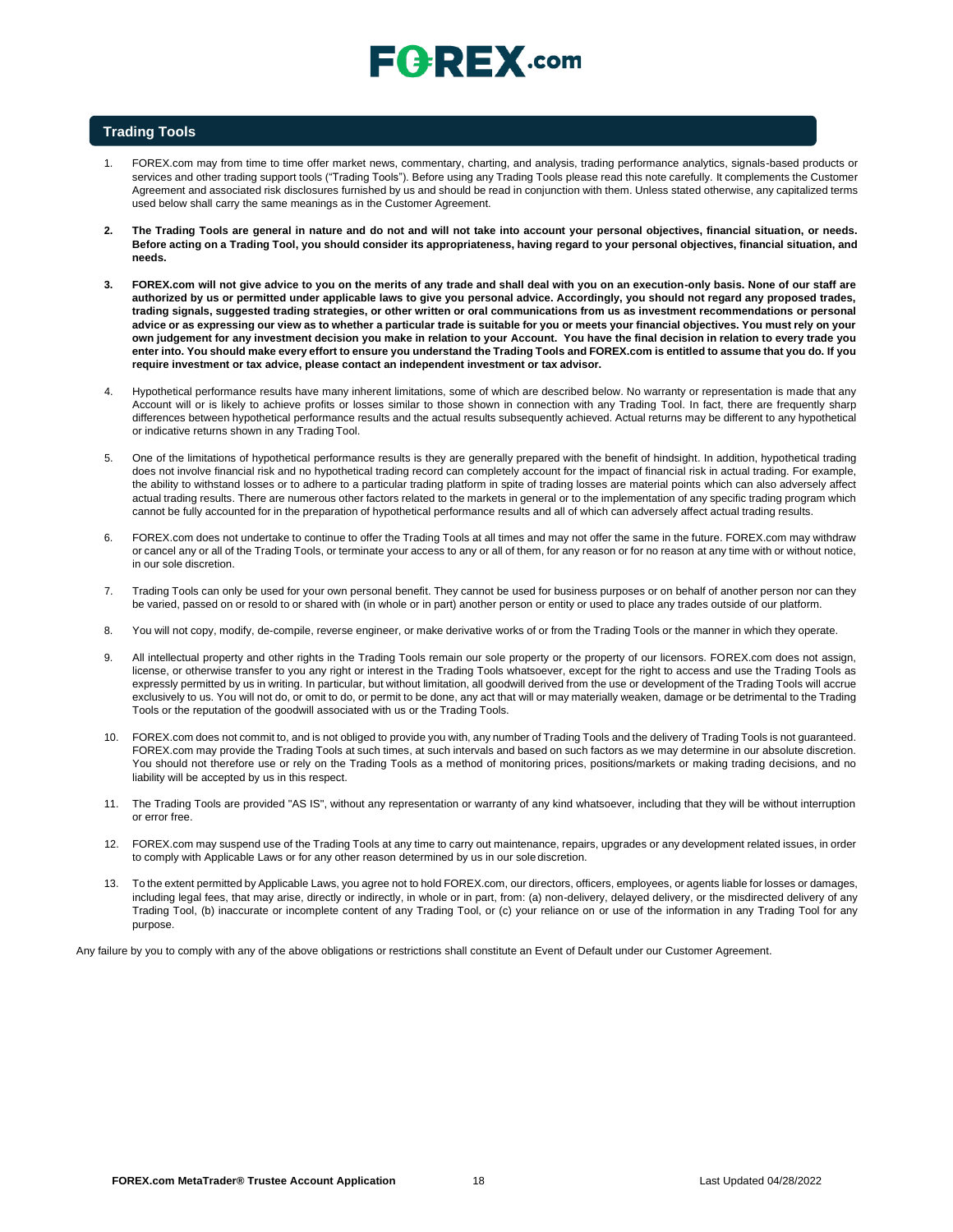

## **FOREX.COM**

### **THIS IS A LEGALLY BINDING CONTRACT.**

### **DO NOT SIGN UNTIL YOU HAVE CAREFULLY READ ALL OF THE FOREGOING COMPLETELY AND COMPLETED THE CUSTOMER ACCOUNT APPLICATION.**

**Your signature below acknowledges that you have carefully read, in its entirety, and understood the Customer Agreement, Social Security or Tax ID Certification, Authorization to Transfer Funds, Consent to Electronic Statements, Agreement to Use Collateral, Risk Disclosure Statement, Secondary Risk Disclosure (High Risk Investment), and Trading Policies and Procedures, and that you agree to all of the provisions contained therein.**

**Your signature below further represents, warranties and certifies that the information provided by you in the Customer Account Application is correct and complete.**

**Trustee** Full Name of Trust: Signature: Date: Date: Date: Date: Date: Date: Date: Date: Date: Date: Date: Date: Date: Date: Date: Date: Date: Date: Date: Date: Date: Date: Date: Date: Date: Date: Date: Date: Date: Date: Date: Date: Date: Date: Date: D Name: As Trustee **Co-Trustee** Signature: Date: Date: Date: Date: Date: Date: Date: Date: Date: Date: Date: Date: Date: Date: Date: Date: Date: Date: Date: Date: Date: Date: Date: Date: Date: Date: Date: Date: Date: Date: Date: Date: Date: Date: Date: D Name: As Co-Trustee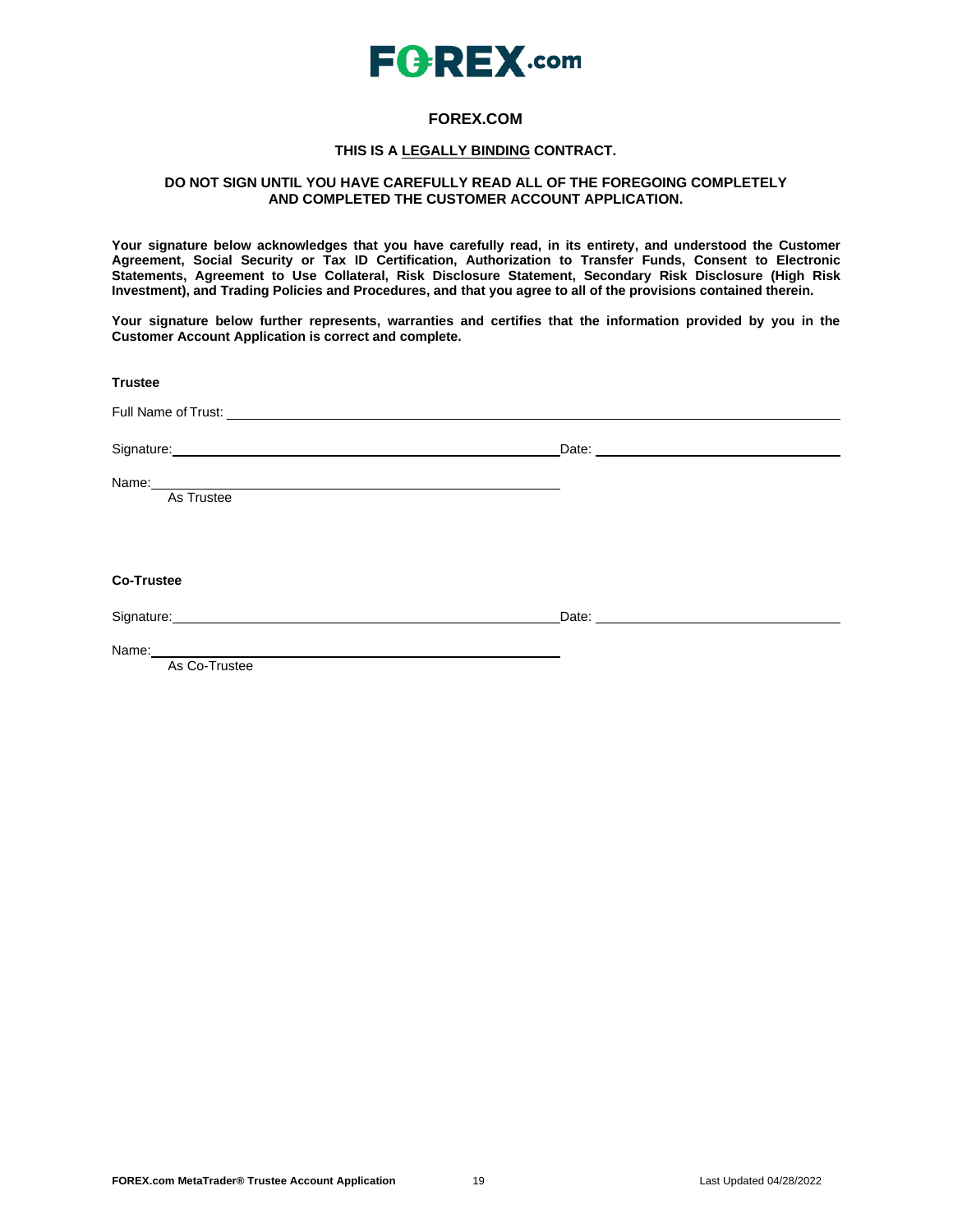### **Secondary Risk Disclosure: High Risk Investment**

Trading is very speculative and risky. Foreign Exchange Trading is highly speculative and is suitable only for those customers who (a) understand and are willing to assume the economic, legal and other risks involved, and (b) are financially able to assume losses significantly in excess of margin or deposits. Customer represents, warrants and agrees that Customer understands these risks; that Customer is willing and able, financially and otherwise, to assume the risks of Foreign Exchange Trading and Spot Metal Trading and that loss of Customer's entire Account Balance will not change Customer's life style.

The high leverage and low margin associated with Foreign Exchange Trading and Spot Metal Trading can result in significant losses due to price changes in Foreign Exchange Contracts, Cross Currency Contracts and Metal Contracts. Company's margin policies may require that additional funds be provided to properly margin Customer's Account and that Customer must immediately meet such margin requirements. Failure to maintain the Minimum Margin Requirement may result in the liquidation of any open positions with resultant loss to Customer.

FOREX IS AN OVER THE COUNTER (OTC) MARKET, MEANING THE FOREIGN CURRENCY TRADING YOU ARE ENTERING INTO IS NOT CONDUCTED ON AN EXCHANGE. AS A MARKET MAKER, FOREX.COM IS THE COUNTERPARTY IN THESE TRANSACTIONS AND, THEREFORE, ACTS AS THE BUYER WHEN YOU SELL AND THE SELLER WHEN YOU BUY. AS A RESULT, FOREX.COM'S INTERESTS MAY BE IN CONFLICT WITH YOURS. UNLESS OTHERWISE SPECIFIED IN YOUR WRITTEN AGREEMENT OR OTHER WRITTEN DOCUMENTS FOREX.COM ESTABLISHES THE PRICES AND WHICH IT OFFERS TO TRADE WITH YOU. THE PRICES OFFERED MIGHT NOT BE THE BEST PRICES AVAILABLE AND DIFFERENT PRICES MAY BE OFFERED TO DIFFERENT CUSTOMERS.

IF FOREX.COM ELECTS NOT TO COVER ITS OWN TRADING EXPOSURE, THEN YOU SHOULD BE AWARE THAT FOREX.COM MAY MAKE MORE MONEY IF THE MARKET GOES AGAINST YOU. ADDITIONALLY, SINCE FOREX.COM ACTS AS THE BUYER OR SELLER IN THE TRANSACTION, YOU SHOULD CAREFULLY EVALUATE ANY TRADE RECOMMENDATIONS YOU RECEIVE FROM FOREX.COM OR ANY OF ITS SOLICITORS.

| <b>Trustee</b>                                                                                                                                                                                                                 |  |
|--------------------------------------------------------------------------------------------------------------------------------------------------------------------------------------------------------------------------------|--|
| Full Name of Trust: The Contract of Contract of Trust.                                                                                                                                                                         |  |
| Signature: experience and the state of the state of the state of the state of the state of the state of the state of the state of the state of the state of the state of the state of the state of the state of the state of t |  |
| Name: As Trustee                                                                                                                                                                                                               |  |
|                                                                                                                                                                                                                                |  |
| <b>Co-Trustee</b>                                                                                                                                                                                                              |  |
| Signature: experience and the state of the state of the state of the state of the state of the state of the state of the state of the state of the state of the state of the state of the state of the state of the state of t |  |
| As Co-Trustee                                                                                                                                                                                                                  |  |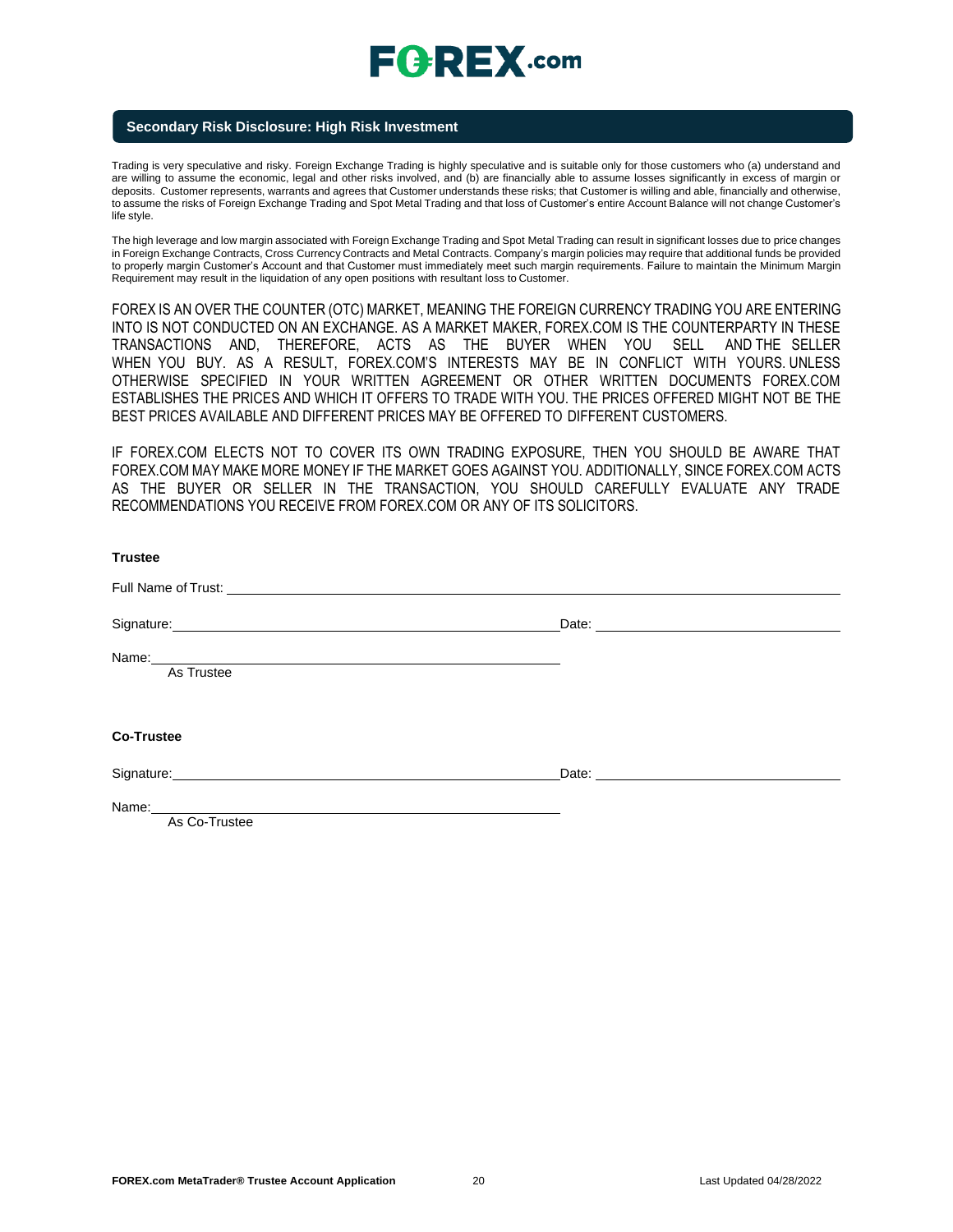### **RISK DISCLOSURE STATEMENT**

OFF-EXCHANGE FOREIGN CURRENCY TRANSACTIONS INVOLVE THE LEVERAGED TRADING OF CONTRACTS DENOMINATED IN FOREIGN CURRENCY CONDUCTED WITH A FUTURES COMMISSION MERCHANT OR A RETAIL FOREIGN EXCHANGE DEALER AS YOUR COUNTERPARTY. BECAUSE OF THE LEVERAGE AND THE OTHER RISKS DISCLOSED HERE, YOU CAN RAPIDLY LOSE ALL OF THE FUNDS YOU DEPOSIT FOR SUCH TRADING AND YOU MAY LOSE MORE THAN YOU DEPOSIT.

YOU SHOULD BE AWARE OF AND CAREFULLY CONSIDER THE FOLLOWING POINTS BEFORE DETERMINING WHETHER SUCH TRADING IS APPROPRIATE FOR YOU.

(1) TRADING IS NOT ON A REGULATED MARKET OR EXCHANGE—YOUR DEALER IS YOUR TRADING PARTNER WHICH IS A DIRECT CONFLICT OF INTEREST. BEFORE YOU ENGAGE IN ANY RETAIL FOREIGN EXCHANGE TRADING, YOU SHOULD CONFIRM THE REGISTRATION STATUS OF YOUR COUNTERPARTY.

The off-exchange foreign currency trading you are entering into is not conducted on an interbank market, nor is it conducted on a futures exchange subject to regulation as a designated contract market by the Commodity Futures Trading Commission. The foreign currency trades you transact are trades with the futures commission merchant or retail foreign exchange dealer as your counterparty. WHEN YOU SELL, THE DEALER IS THE BUYER. WHEN YOU BUY, THE DEALER IS THE SELLER. As a result, when you lose money trading, your dealer is making money on such trades, in addition to any fees, commissions, or spreads the dealer may charge.

(2) AN ELECTRONIC TRADING PLATFORM FOR RETAIL FOREIGN CURRENCY TRANSACTIONS IS NOT AN EXCHANGE. IT IS AN ELECTRONIC CONNECTION FOR ACCESSING YOUR DEALER. THE TERMS OF AVAILABILITY OF SUCH A PLATFORM ARE GOVERNED ONLY BY YOUR CONTRACT WITH YOUR DEALER.

Any trading platform that you may use to enter off-exchange foreign currency transactions is only connected to your futures commission merchant or retail foreign exchange dealer. You are accessing that trading platform only to transact with your dealer. You are not trading with any other entities or customers of the dealer by accessing such platform. The availability and operation of any such platform, including the consequences of the unavailability of the trading platform for any reason, is governed only by the terms of your account agreement with the dealer.

(3) YOUR DEPOSITS WITH THE DEALER HAVE NO REGULATORYPROTECTIONS.

All of your rights associated with your retail forex trading, including the manner and denomination of any payments made to you, are governed by the contract terms established in your account agreement with the futures commission merchant or retail foreign exchange dealer. Funds deposited by you with a futures commission merchant or retail foreign exchange dealer for trading off-exchange foreign currency transactions are not subject to the customer funds protections provided to customers trading on a contract market that is designated by the Commodity Futures Trading Commission. Your dealer may commingle your funds with its own operating funds or use them for other purposes. In the event your dealer becomes bankrupt, any funds the dealer is holding for you in addition to any amounts owed to you resulting from trading, whether or not any assets are maintained in separate deposit accounts by the dealer, may be treated as an unsecured creditor's claim.

(4) YOU ARE LIMITED TO YOUR DEALER TO OFFSET OR LIQUIDATE ANY TRADING POSITIONS SINCE THE TRANSACTIONS ARE NOT MADE ON AN EXCHANGE OR MARKET, AND YOUR DEALER MAY SET ITS OWN PRICES.

Your ability to close your transactions or offset positions is limited to what your dealer will offer to you, as there is no other market for these transactions. Your dealer may offer any prices it wishes, and it may offer prices derived from outside sources or not in its discretion. Your dealer may establish its prices by offering spreads from third party prices, but it is under no obligation to do so or to continue to do so. Your dealer may offer different prices to different customers at any point in time on its own terms. The terms